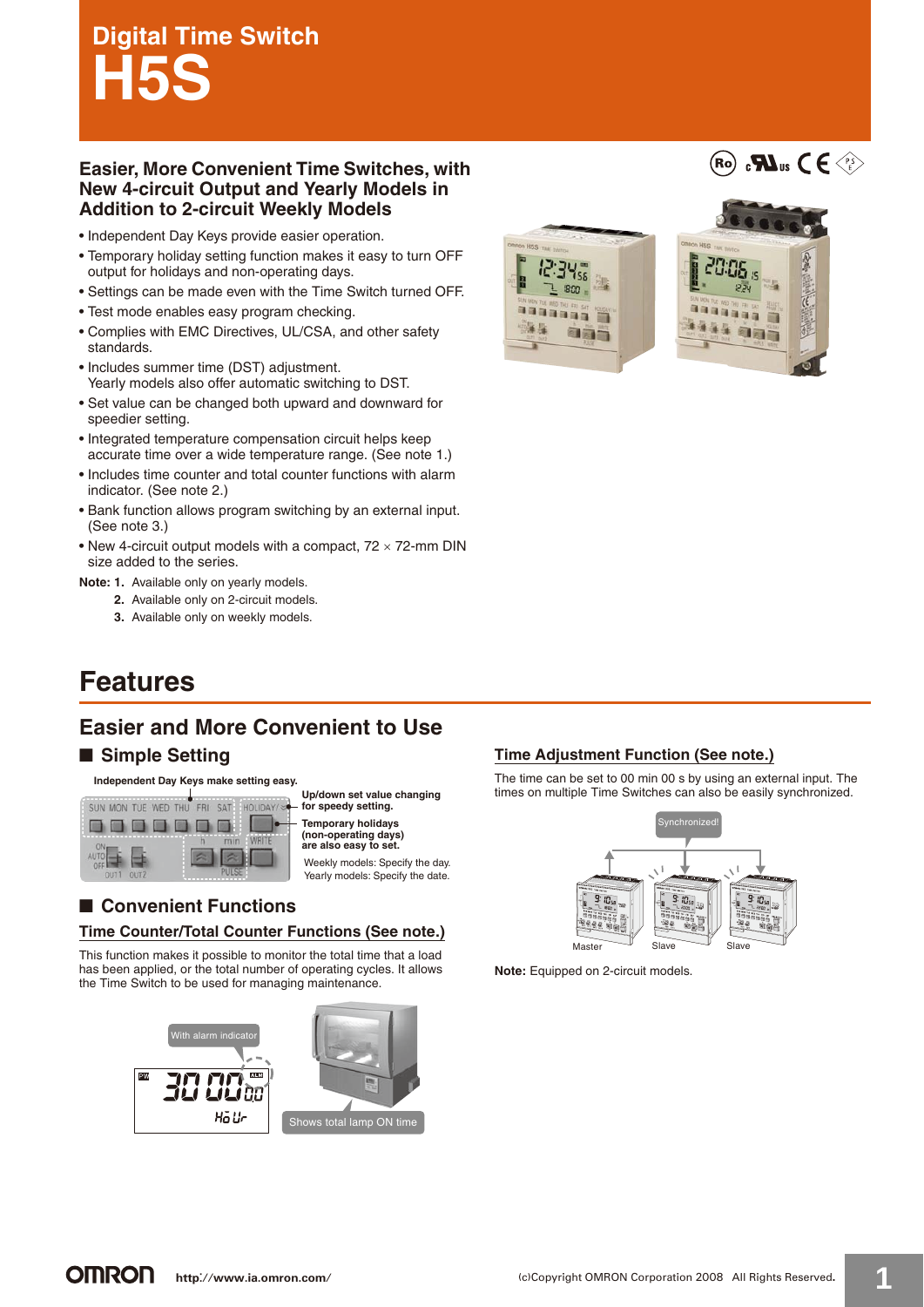### **More Applications on New Series Models**

Yearly Models

### **Automatic Program Switching by Seasons**

The yearly operation can be set to automatically change the weekly program depending on the season. (See note.)

| Mar                | Apr           | May | Jun                   | Jul    | Aug                   | Sep    | Oct    | <b>Nov</b>            | Dec |                       | Jan   Feb |
|--------------------|---------------|-----|-----------------------|--------|-----------------------|--------|--------|-----------------------|-----|-----------------------|-----------|
|                    | Spring        |     |                       | Summer |                       |        | Autumn |                       |     | Winter                |           |
| Season             | (See note 2.) |     | Spring                |        |                       | Summer |        | Autumn                |     | Winter                |           |
| Program<br>example |               |     | 17:30 ON<br>21:00 OFF |        | 19:00 ON<br>22:00 OFF |        |        | 18:00 ON<br>21:00 OFF |     | 17:00 ON<br>21:00 OFF |           |

**Note:** Up to four seasons can be set for 4-circuit models, and up to two seasons for 2-circuit models.

#### **Temperature Compensation Circuit Maintains Accurate Time**

A temperature compensation circuit is provided in the yearly models to maintain accurate time keeping even when the ambient temperature varies greatly. This ensures precise operation with minimal time lags all year round, regardless of temperature changes.



4-circuit Models

### **Space-saving, Economical 4-circuit Models Added to the Series**

The new 4-circuit models are  $72 \times 72$ -mm DIN size. Their spacesaving size allows use in more applications.



# **Model Number Structure**

### ■ Model Number Legend

**Note:** This model number legend includes combinations that are not available. Please check the "List of Models" for availability.



- 
- A: Japanese
- **4. Number of outputs**
	- 2: 2 circuits
	- 4: 4 circuits
- **5. Supply voltage** None: 100 to 240 VAC
	- D: 24 VDC
- **6. Time accuracy**
	- None: Standard X: With temperature compensation

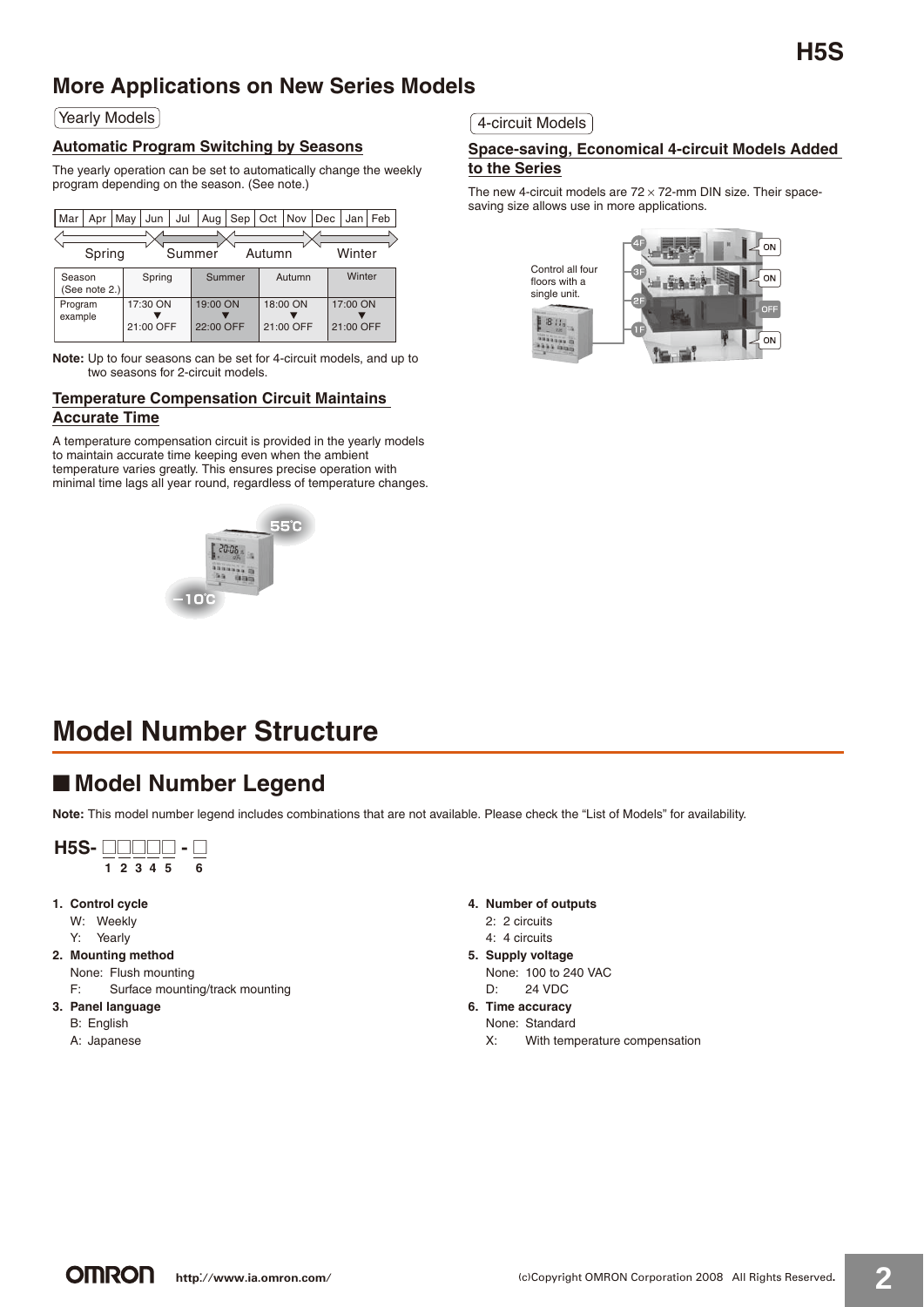### ■ List of Models

| <b>Control cycle</b> | <b>Number of outputs</b> | <b>Mounting method</b>              | Supply voltage | <b>Models</b>                    |
|----------------------|--------------------------|-------------------------------------|----------------|----------------------------------|
| Weekly               | 2 circuits               | Flush mounting                      | 100 to 240 VAC | H <sub>5</sub> S-W <sub>B2</sub> |
|                      |                          |                                     | 24 VDC         | H5S-WB2D                         |
|                      |                          | Surface mounting/                   | 100 to 240 VAC | H5S-WFB2                         |
|                      |                          | track mounting                      | <b>24 VDC</b>  | H5S-WFB2D                        |
| Yearly               | 2 circuits               | Flush mounting                      | 100 to 240 VAC | H5S-YB2-X                        |
|                      |                          |                                     | <b>24 VDC</b>  | H5S-YB2D-X                       |
|                      |                          | Surface mounting/<br>track mounting | 100 to 240 VAC | H5S-YFB2-X                       |
|                      |                          |                                     | <b>24 VDC</b>  | H5S-YFB2D-X                      |
|                      | 4 circuits               | Flush mounting                      | 100 to 240 VAC | H5S-YB4-X                        |
|                      |                          |                                     | <b>24 VDC</b>  | H5S-YB4D-X                       |
|                      |                          | Surface mounting/                   | 100 to 240 VAC | H5S-YFB4-X                       |
|                      |                          | track mounting                      | <b>24 VDC</b>  | H5S-YFB4D-X                      |

### ■ **Accessories (Order Separately)**

| <b>Name</b>                     | Model    |
|---------------------------------|----------|
| <b>Protective Cover</b>         | Y92A-72C |
| <b>Track Mounting Base</b>      | Y92F-90  |
| Large Terminal Cover (in pairs) | Y92A-72H |

# **Specifications**

### ■ **Ratings**

| <b>Item</b>                          |                                |                  | <b>Weekly 2-circuit Models</b><br><b>Yearly 2-circuit Models</b><br>(H5S-W□2)<br>$(H5S-Y_2)$ |                                | <b>Yearly 4-circuit Models</b><br>$(H5S-Y_4)$ |  |  |  |
|--------------------------------------|--------------------------------|------------------|----------------------------------------------------------------------------------------------|--------------------------------|-----------------------------------------------|--|--|--|
|                                      | <b>Rated supply voltage</b>    |                  | 100 to 240 VAC (50/60 Hz), 24 VDC (See note 1.)                                              |                                |                                               |  |  |  |
|                                      | <b>Operating voltage range</b> |                  | AC: 85% to 110% rated supply voltage                                                         |                                |                                               |  |  |  |
|                                      |                                |                  | DC: 85% to 120% rated supply voltage                                                         |                                |                                               |  |  |  |
| <b>Power consumption</b>             |                                |                  | Approx. 2.9 VA at 264 VAC 60 Hz Approx. 3.2 VA at 264 VAC 60 Hz                              |                                | Approx. 3.5 VA at 264 VAC 60 Hz               |  |  |  |
|                                      |                                |                  | Approx. 0.8 W at 28.8 VDC                                                                    | Approx. 0.9 W at 28.8 VDC      | Approx. 1.0 W at 28.8 VDC                     |  |  |  |
| <b>Control   Number of circuits</b>  |                                |                  | $SPST-NO \times 2$ circuits                                                                  | $S$ PST-NO $\times$ 4 circuits |                                               |  |  |  |
|                                      | outputs <i>Circuits</i>        |                  | Power supply circuit and other (no-voltage) circuit                                          |                                |                                               |  |  |  |
|                                      | Capacity                       | $(cos \phi = 1)$ | <b>Resistive load</b> 15 A at 250 VAC (See note 2.)                                          |                                | 3 A at 250 VAC                                |  |  |  |
|                                      |                                |                  | <b>Inductive load</b> 10 A at 250 VAC $(cos\phi = 0.7)$                                      |                                | 2 A at 250 VAC $(cos\phi = 0.4)$              |  |  |  |
| <b>Ambient operating temperature</b> |                                |                  | $-10$ to 55 $\degree$ C (with no icing or condensation)                                      |                                |                                               |  |  |  |
| <b>Ambient operating humidity</b>    |                                |                  | 25 to 85%                                                                                    |                                |                                               |  |  |  |
| Storage temperature                  |                                |                  | $-25$ to 65 $\degree$ C (with no icing or condensation)                                      |                                |                                               |  |  |  |
| Case color                           |                                |                  | Light gray (Munsell 5Y7/1)                                                                   |                                |                                               |  |  |  |

Note: 1. Do not use inverter output as a power supply. For details, refer to Precautions for Safe Use, item 24, on page 12.

**2.** The capacity is 15 A per circuit, but derating of the total current for two circuits is required as shown below depending on the ambient temperature.

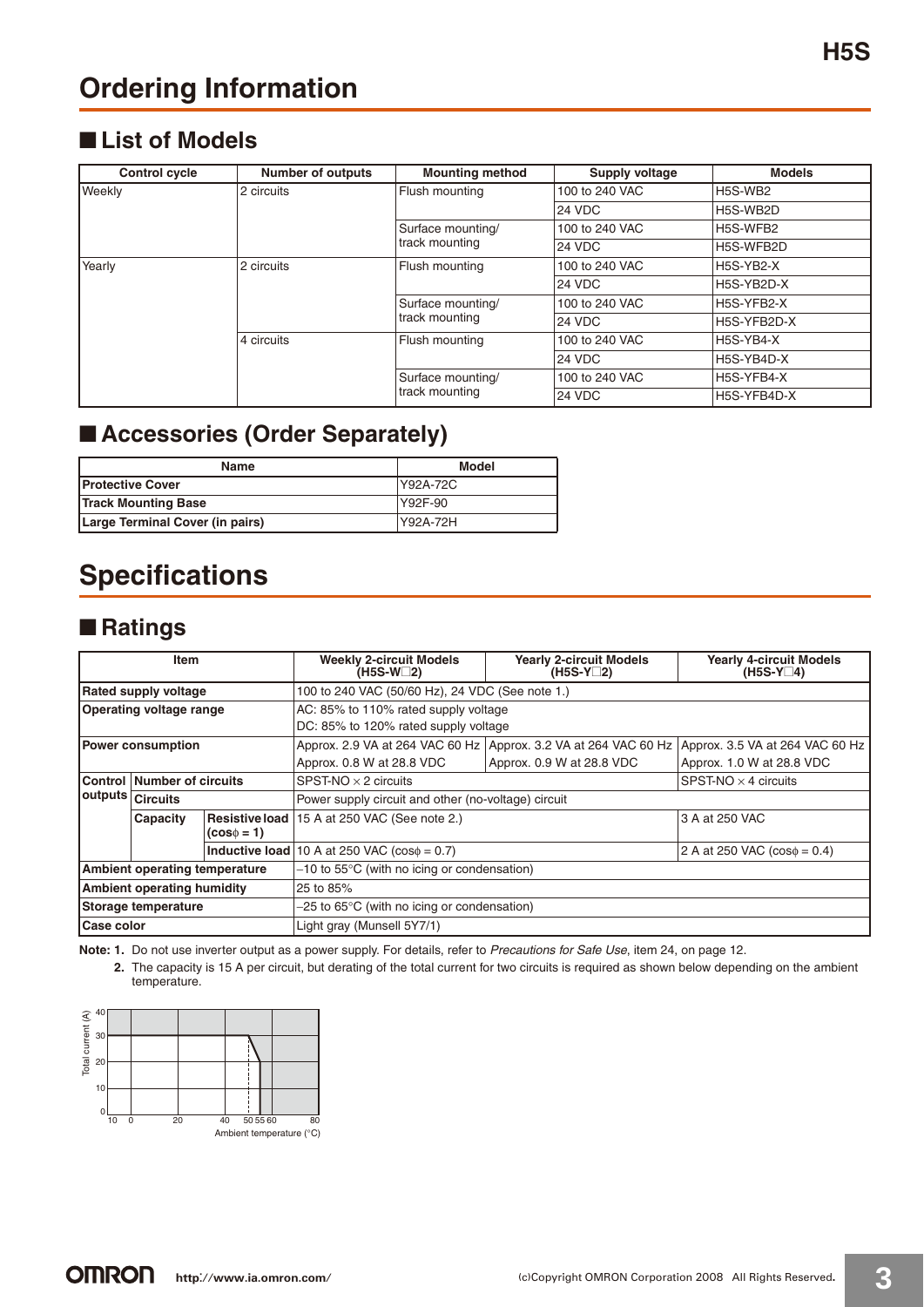### ■ **Characteristics**

| <b>Item</b>                          |                          | <b>Weekly 2-circuit Models</b><br>$(H5S-W2)$                                                                                                                                                                                                                                                                       | <b>Yearly 2-circuit Models</b><br>$(H5S-Y_2)$                                                                                                                                           | <b>Yearly 4-circuit Models</b><br>$(H5S-Y_4)$                                                                                                                                                         |  |  |
|--------------------------------------|--------------------------|--------------------------------------------------------------------------------------------------------------------------------------------------------------------------------------------------------------------------------------------------------------------------------------------------------------------|-----------------------------------------------------------------------------------------------------------------------------------------------------------------------------------------|-------------------------------------------------------------------------------------------------------------------------------------------------------------------------------------------------------|--|--|
| <b>Accuracy of operating</b><br>time |                          | $\pm 0.01\% \pm 0.05$ s max. (See note 1.)<br>The $\pm 0.01\%$ value applies to the set time interval.                                                                                                                                                                                                             |                                                                                                                                                                                         |                                                                                                                                                                                                       |  |  |
| <b>Setting error</b>                 |                          |                                                                                                                                                                                                                                                                                                                    |                                                                                                                                                                                         |                                                                                                                                                                                                       |  |  |
| Influence of voltage                 |                          |                                                                                                                                                                                                                                                                                                                    |                                                                                                                                                                                         |                                                                                                                                                                                                       |  |  |
|                                      | Influence of temperature |                                                                                                                                                                                                                                                                                                                    |                                                                                                                                                                                         |                                                                                                                                                                                                       |  |  |
| <b>Cyclic error</b>                  |                          | $\pm 15$ s per month (at 25 $\mathrm{^{\circ}C}$ )                                                                                                                                                                                                                                                                 | $\pm$ 15 s per month (at -10 to 45°C), $\pm$ 20 s per month (at 45 to 55°C)                                                                                                             |                                                                                                                                                                                                       |  |  |
| <b>Memory protection</b>             |                          | Continuous use: 5 years min. (at 25°C) (See note 2.)                                                                                                                                                                                                                                                               |                                                                                                                                                                                         |                                                                                                                                                                                                       |  |  |
| <b>Insulation resistance</b>         |                          | 100 $M\Omega$ min. (between current-carrying terminals and exposed non-current carrying metal parts, between operation<br>circuit and control output circuit, between control output circuits, and between non-continuous contacts.)                                                                               |                                                                                                                                                                                         |                                                                                                                                                                                                       |  |  |
| <b>Dielectric strength</b>           |                          | 2,950 VAC, 50/60 Hz for 1 min (between current-carrying terminals and exposed non-current carrying metal parts)<br>2,000 VAC, 50/60 Hz for 1 min (between operation circuit and control output circuit, and between control output<br>circuits)<br>1,000 VAC, 50/60 Hz for 1 min (between non-continuous contacts) |                                                                                                                                                                                         |                                                                                                                                                                                                       |  |  |
| <b>Noise immunity</b>                |                          | ±1,500 V (between power terminals, for AC power models), ±500 V (between power terminals, for DC power models)                                                                                                                                                                                                     |                                                                                                                                                                                         |                                                                                                                                                                                                       |  |  |
|                                      |                          | Square-wave noise by noise simulator (pulse width: 100 ns, for 1 $\mu$ s, 1-ns rise time)                                                                                                                                                                                                                          |                                                                                                                                                                                         |                                                                                                                                                                                                       |  |  |
| <b>Vibration</b>                     | <b>Destruction</b>       | 10 to 55 Hz with 0.375-mm single amplitude in 3 directions for 2 hours each                                                                                                                                                                                                                                        |                                                                                                                                                                                         |                                                                                                                                                                                                       |  |  |
| resistance                           | <b>Malfunction</b>       | 10 to 55 Hz with 0.25-mm single amplitude in 3 directions for 10 minutes each                                                                                                                                                                                                                                      |                                                                                                                                                                                         |                                                                                                                                                                                                       |  |  |
| <b>Shock</b>                         | <b>Destruction</b>       | 300 m/s <sup>2</sup> 3 times each in x, y, and z axes, 6 directions                                                                                                                                                                                                                                                |                                                                                                                                                                                         |                                                                                                                                                                                                       |  |  |
| resistance                           | <b>Malfunction</b>       | 100 m/s <sup>2</sup> 3 times each in x, y, and z axes, 6 directions                                                                                                                                                                                                                                                |                                                                                                                                                                                         |                                                                                                                                                                                                       |  |  |
| Life                                 | <b>Mechanical</b>        | 100,000 operations min.                                                                                                                                                                                                                                                                                            |                                                                                                                                                                                         |                                                                                                                                                                                                       |  |  |
| expectancy                           | <b>Electrical</b>        | 50,000 operations min. (15 A at 250 VAC, resistive load)                                                                                                                                                                                                                                                           |                                                                                                                                                                                         | 50,000 operations min. (3 A at 250                                                                                                                                                                    |  |  |
|                                      |                          | 50,000 operations min. (10 A at 30 VDC, resistive load)<br>50,000 operations min. (10 A at 250 VAC, inductive load ( $cos\phi = 0.7$ ))<br>50,000 operations min. (1 HP at 250 VAC, motor load)<br>50,000 operations min. (100 W at 100 VAC, lamp load)<br>10,000 operations min. (300 W at 100 VAC, lamp load)    |                                                                                                                                                                                         | VAC, resistive load)<br>50,000 operations min. (3 A at 30<br>VDC, resistive load)                                                                                                                     |  |  |
| <b>Approved standards</b>            |                          | cULus: UL 508/CSA C22.2 No.14,                                                                                                                                                                                                                                                                                     |                                                                                                                                                                                         |                                                                                                                                                                                                       |  |  |
|                                      |                          | Conforms to EN 60730-2-7(Pollution degree 2/overvoltage category II),<br>Conforms to VDE 0106/part100.<br>Conforms to Electrical Appliance and Material Safety Law (for Japan)                                                                                                                                     |                                                                                                                                                                                         |                                                                                                                                                                                                       |  |  |
| <b>EMC</b>                           |                          | (EMI)                                                                                                                                                                                                                                                                                                              | EN 60730-2-7                                                                                                                                                                            |                                                                                                                                                                                                       |  |  |
|                                      |                          | <b>EMI Radiated:</b><br>EMI Conducted (Continuous):<br>EMI Conducted (Non-continuous):<br>Harmonic Current:<br>Voltage fluctuation/flicker:<br>(EMS)                                                                                                                                                               | EN 60730-2-7 (CISPR 22 Class B)<br>EN 60730-2-7 (CISPR 22 Class B)<br>EN 60730-2-7 (CISPR 14-1)<br>EN 60730-2-7 (IEC 61000-3-2 Class A)<br>EN 60730-2-7 (IEC 61000-3-3)<br>EN 60730-2-7 |                                                                                                                                                                                                       |  |  |
|                                      |                          | <b>ESD Immunity:</b>                                                                                                                                                                                                                                                                                               | EN 60730-2-7 (IEC 61000-4-2): 6 kV contact discharge                                                                                                                                    | 8 kV air discharge                                                                                                                                                                                    |  |  |
|                                      |                          | Radiated Electromagnetic Field Immunity: EN 60730-2-7 (IEC 61000-4-3): 10-V/m AM modulation                                                                                                                                                                                                                        |                                                                                                                                                                                         | (80 MHz to 1 GHz, 1.4 GHz to 2 GHz)<br>10-V/m pulse modulation (900 MHz)                                                                                                                              |  |  |
|                                      |                          | Conducted Disturbance Immunity:                                                                                                                                                                                                                                                                                    | EN 60730-2-7 (IEC 61000-4-6): 10 V (0.15 to 80 MHz)                                                                                                                                     |                                                                                                                                                                                                       |  |  |
|                                      |                          | Burst Immunity:                                                                                                                                                                                                                                                                                                    | EN 60730-2-7 (IEC 61000-4-4): 2 kV power line                                                                                                                                           | 1 kV control line                                                                                                                                                                                     |  |  |
|                                      |                          | Surge Immunity:                                                                                                                                                                                                                                                                                                    |                                                                                                                                                                                         | EN 60730-2-7 (IEC 61000-4-5): 1 kV line to line (power line, output line)<br>2 kV line to ground (power line, output<br>line)<br>0.5 kV line to line (input line)<br>1 kV line to ground (input line) |  |  |
|                                      |                          | Voltage Dip/Interrupting Immunity:                                                                                                                                                                                                                                                                                 |                                                                                                                                                                                         | EN 60730-2-7 (IEC 61000-4-11): 0.5-s cycle, 100% (rated voltage)                                                                                                                                      |  |  |
| Weight                               |                          | Approx. 200 g                                                                                                                                                                                                                                                                                                      |                                                                                                                                                                                         |                                                                                                                                                                                                       |  |  |

**Note: 1.** The total error including the repeat accuracy, setting error, variation due to voltage change, and variation due to temperature change is ±0.01% ±0.05 s max.

**2.** The total time when power is not being supplied.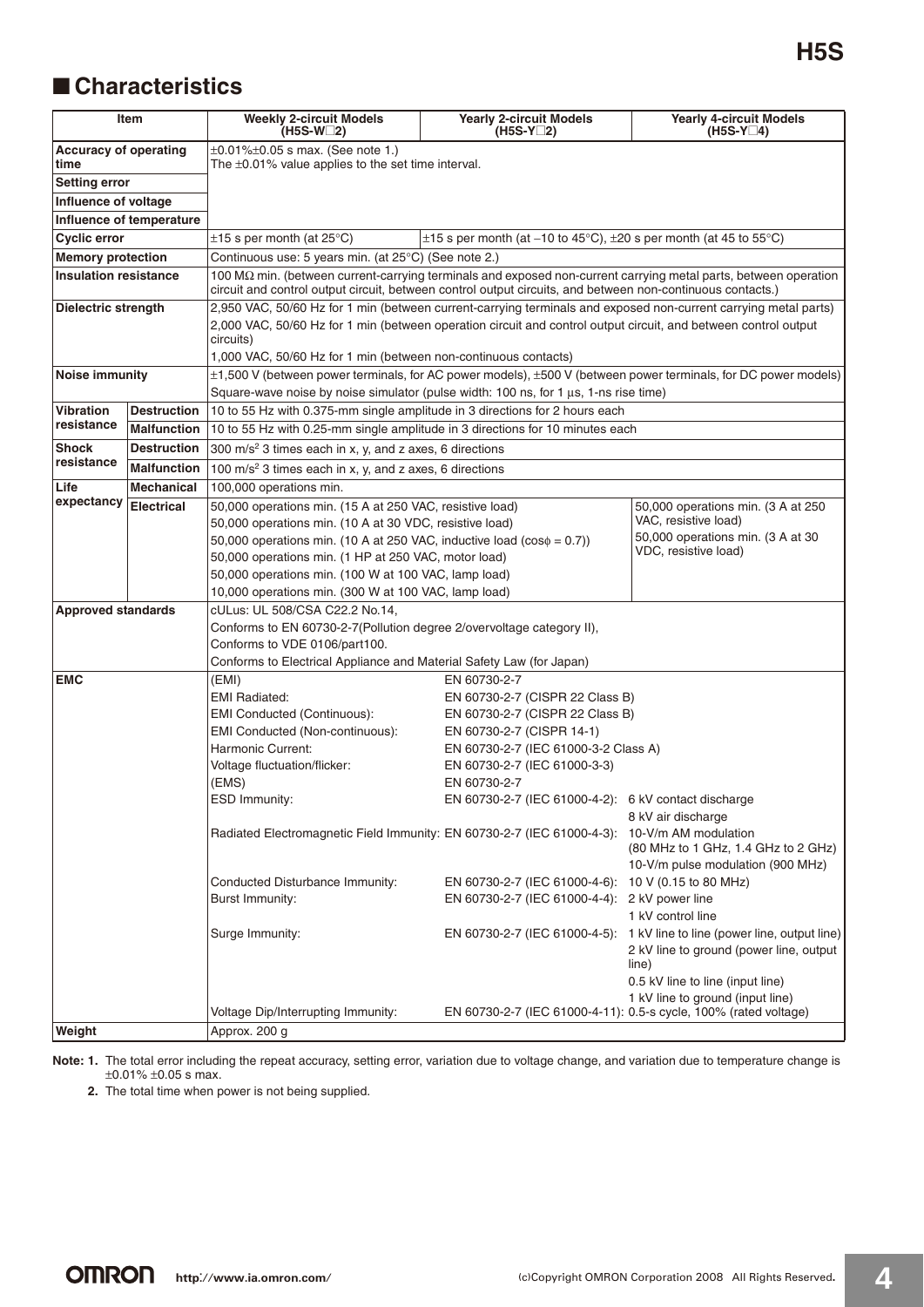## ■ **Operation**

|                         | <b>Item</b>                   | <b>Weekly 2-circuit Models</b><br>(H5S-W□2)                                                                                                                                                               | <b>Yearly 2-circuit Models</b><br>$(H5S-Y2)$ | <b>Yearly 4-circuit Models</b><br>$(H5S-Y_4)$ |  |  |
|-------------------------|-------------------------------|-----------------------------------------------------------------------------------------------------------------------------------------------------------------------------------------------------------|----------------------------------------------|-----------------------------------------------|--|--|
| <b>Operation method</b> |                               | Digital guartz                                                                                                                                                                                            |                                              |                                               |  |  |
| <b>Operation period</b> |                               | 1 week (7 days)<br>year (with integrated calendar to 2099)                                                                                                                                                |                                              |                                               |  |  |
| <b>Display</b>          |                               | • Day, hrs (switchable between 24-hr indication and a.m./p.m. 12-hr indication), minutes, seconds<br>$(0.00 \text{ to } 23.59, 0.00 \text{ to } 11.59 \text{ a.m.}, 0.00 \text{ to } 11.59 \text{ p.m.})$ |                                              |                                               |  |  |
|                         |                               | . Digital indication by LCD (character height: 10 mm)                                                                                                                                                     |                                              |                                               |  |  |
|                         |                               | . Digital display of operation schedule during operation                                                                                                                                                  |                                              |                                               |  |  |
|                         |                               | • Timing chart display of operation schedule during operation                                                                                                                                             |                                              |                                               |  |  |
| Min. setting unit       |                               | 1 min                                                                                                                                                                                                     |                                              |                                               |  |  |
| Number of               | Weekly program                | 40 steps/circuit                                                                                                                                                                                          | 48 steps/circuit (See note 2.)               | 48 steps/circuit (See note 2.)                |  |  |
| steps that              | (See note 1.)                 |                                                                                                                                                                                                           | 24 steps/circuit (See note 3.)               | 12 steps/circuit (See note 3.)                |  |  |
| can be set              | Yearly program                | ---                                                                                                                                                                                                       | 4 yearly programs/circuit                    |                                               |  |  |
|                         | Number of<br>settable yearly  | ---                                                                                                                                                                                                       | 16                                           |                                               |  |  |
|                         | temporary<br>holiday settings |                                                                                                                                                                                                           |                                              |                                               |  |  |

**Note: 1.** Depending the operation, the following steps can be used for weekly programs.

Timer operation: 2 steps

Pulse-output operation: 1 step

Cyclic operation: 4 steps

- **2.** When the season switching setting is not being used.
- **3.** When the season switching setting is being used.

## ■ **Operation Functions**

| <b>Item</b>                       | Weekly 2-circuit Models (H5S-W <sup>-2</sup> )           |                            | Yearly 2-circuit Models (H5S-Y□2)                                                                                                                 | Yearly 4-circuit Models (H5S-Y□4) |
|-----------------------------------|----------------------------------------------------------|----------------------------|---------------------------------------------------------------------------------------------------------------------------------------------------|-----------------------------------|
| <b>Weekly timer</b>               | Timer operation                                          |                            | Controls the output according to the set time of ON and OFF.                                                                                      |                                   |
| operation                         |                                                          | • Min. setting unit: 1 min |                                                                                                                                                   |                                   |
|                                   | OFF<br>ON                                                |                            | • Multiple-day operation also possible.                                                                                                           |                                   |
| Weekly pulse-                     | Pulse output operation                                   |                            | Output turns ON for a fixed period (pulse width) at the set ON time.                                                                              |                                   |
| output                            | -- Pulse width                                           |                            | • Pulse width: 1 to 59 s (in 1-s increments), or 1 to 60 min (in 1-min increments)                                                                |                                   |
| operation                         |                                                          |                            | • The pulse width can be set for each step.                                                                                                       |                                   |
|                                   | ON                                                       |                            |                                                                                                                                                   |                                   |
| <b>Weekly cyclic</b><br>operation | Cyclic operation                                         |                            | Repeatedly turns ON and OFF during the period from the cyclic start time to the stop time.<br>Independent ON- and OFF-time settings are possible. |                                   |
|                                   | $+$ + OFF                                                | • Min. setting unit: 1 min |                                                                                                                                                   |                                   |
|                                   |                                                          |                            |                                                                                                                                                   |                                   |
|                                   | Start<br>Stop<br>ON                                      |                            |                                                                                                                                                   |                                   |
| <b>Yearly timer</b>               | ---                                                      |                            | Adds a yearly timer operation to the weekly timer program.                                                                                        |                                   |
| operation                         |                                                          |                            | For details, refer to About Yearly Programs on page 18.                                                                                           |                                   |
| Yearly pulse-                     | ---                                                      |                            | Adds a yearly pulse-output operation to the weekly pulse-output program.                                                                          |                                   |
| output<br>operation               |                                                          |                            | For details, refer to About Yearly Programs on page 18.                                                                                           |                                   |
| <b>Temporary</b>                  |                                                          |                            | Sets temporary holidays (non-operating days) without having to revise the existing program.                                                       |                                   |
| holiday setting                   |                                                          |                            | For details, refer to Setting Temporary Holidays (Weekly) and Setting Temporary Holidays (Yearly) on page 20.                                     |                                   |
| Day override                      | Executes the operation for one day                       |                            |                                                                                                                                                   |                                   |
| operation                         | temporarily on another day in the 7-day                  |                            |                                                                                                                                                   |                                   |
|                                   | period starting from the current day.                    |                            |                                                                                                                                                   |                                   |
|                                   | For details, refer to Day Override                       |                            |                                                                                                                                                   |                                   |
|                                   | Operation on page 21.                                    |                            |                                                                                                                                                   |                                   |
| <b>Program check</b>              | sequence in which the Time Switch is to operate.         |                            | Consecutively displays the days and times when the output is set to turn ON and OFF over the course of one week in the                            |                                   |
|                                   | For details, refer to Program Check Function on page 21. |                            |                                                                                                                                                   |                                   |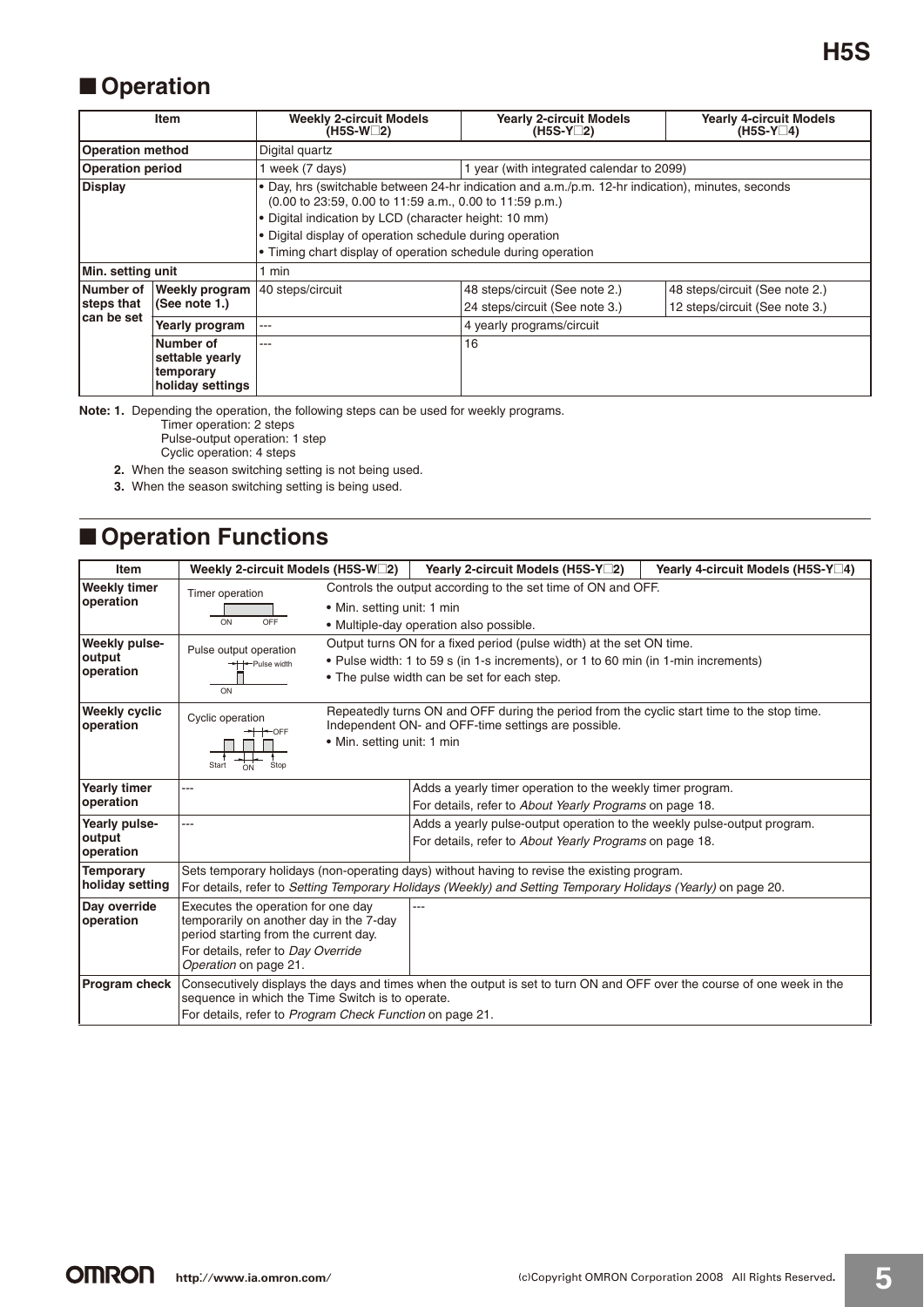# **H5S**

| Item                                                            | Weekly 2-circuit Models (H5S-W <sup>-2</sup> )                                                                                                                                                                                                                                                                                                                                                 | Yearly 2-circuit Models (H5S-Y <sup>-2</sup> ) | Yearly 4-circuit Models (H5S-Y□4) |  |  |
|-----------------------------------------------------------------|------------------------------------------------------------------------------------------------------------------------------------------------------------------------------------------------------------------------------------------------------------------------------------------------------------------------------------------------------------------------------------------------|------------------------------------------------|-----------------------------------|--|--|
| <b>Checking the</b><br>settings                                 | Consecutively displays the times when the output is set to turn ON and OFF for one day in the sequence in which the Time<br>Switch is to operate.                                                                                                                                                                                                                                              |                                                |                                   |  |  |
|                                                                 | For details, refer to Checking the Settings on page 21.                                                                                                                                                                                                                                                                                                                                        |                                                |                                   |  |  |
| <b>Forced ON/OFF</b><br>operation                               | Allows the output to be forcibly turned ON/OFF by the Output ON/OFF Switch regardless of the control output setting.                                                                                                                                                                                                                                                                           |                                                |                                   |  |  |
| Override and<br>automatic<br>return<br>operation                | Allows the control output to be maintained in the ON (or OFF) state until the next OFF (or ON) time. This operation is controlled<br>by using the Output ON/OFF Switch and Write Key. When completed, the Time Switch automatically resumes the previously<br>set operation.<br>For details, refer to Override and Automatic Return Operation on page 22.                                      |                                                |                                   |  |  |
| <b>Summertime</b><br>(DST)<br>adjustment                        | Switches the current time from "current time" to "current time + 1 h" for daylight savings time. Yearly models also offer automatic<br>switching to daylight savings time.<br>For details, refer to Manual Summer Time (DST) Adjustment on page 21.                                                                                                                                            |                                                |                                   |  |  |
| Time counter/<br>total counter<br>display                       | Displays the total elapsed time and total count of external input. It also displays a<br>---<br>warning when a set value is entered.<br>For details, refer to Time Counter/Total Counter Display (F2, F3, F4) on page 23.                                                                                                                                                                      |                                                |                                   |  |  |
| <b>Time</b><br>adjustment<br>input                              | Allows the time to be set to 00 min 00 s at the same time as an external input is<br>---<br>applied.<br>For details, refer to Time Adjustment Input Function (F2) on page 24.                                                                                                                                                                                                                  |                                                |                                   |  |  |
| <b>Manual</b><br>operation on<br>recovery from<br>power failure | Allows the output state to be specified following recovery from a power failure.<br>For details, refer to Manual Operation on Recovery from Power Failure (F2) on page<br>24.                                                                                                                                                                                                                  |                                                |                                   |  |  |
| <b>Bank switching</b>                                           | Allows two groups (banks) of programs to<br>be registered and switched by external<br>input.<br>For details, refer to Bank Switching (F2)<br>on page 24.                                                                                                                                                                                                                                       | ---                                            |                                   |  |  |
| <b>Season</b><br>switching                                      | Allows weekly programs to be automatically switched in response to seasons<br>---<br>throughout the year.<br>For details, refer to Season Switching/Period of Season (F8/F9) on page 24.                                                                                                                                                                                                       |                                                |                                   |  |  |
| <b>Power OFF</b><br>settings                                    | Allows the display to remain lit even when the power is turned OFF, and settings to be made for all functions except Override<br>and Automatic Return Operation.<br>. The display illumination will turn OFF when there has been no operation for 2 min. The display will light again when any key<br>other than a slide switch is pressed for at least 1 s.<br>. No output will be generated. |                                                |                                   |  |  |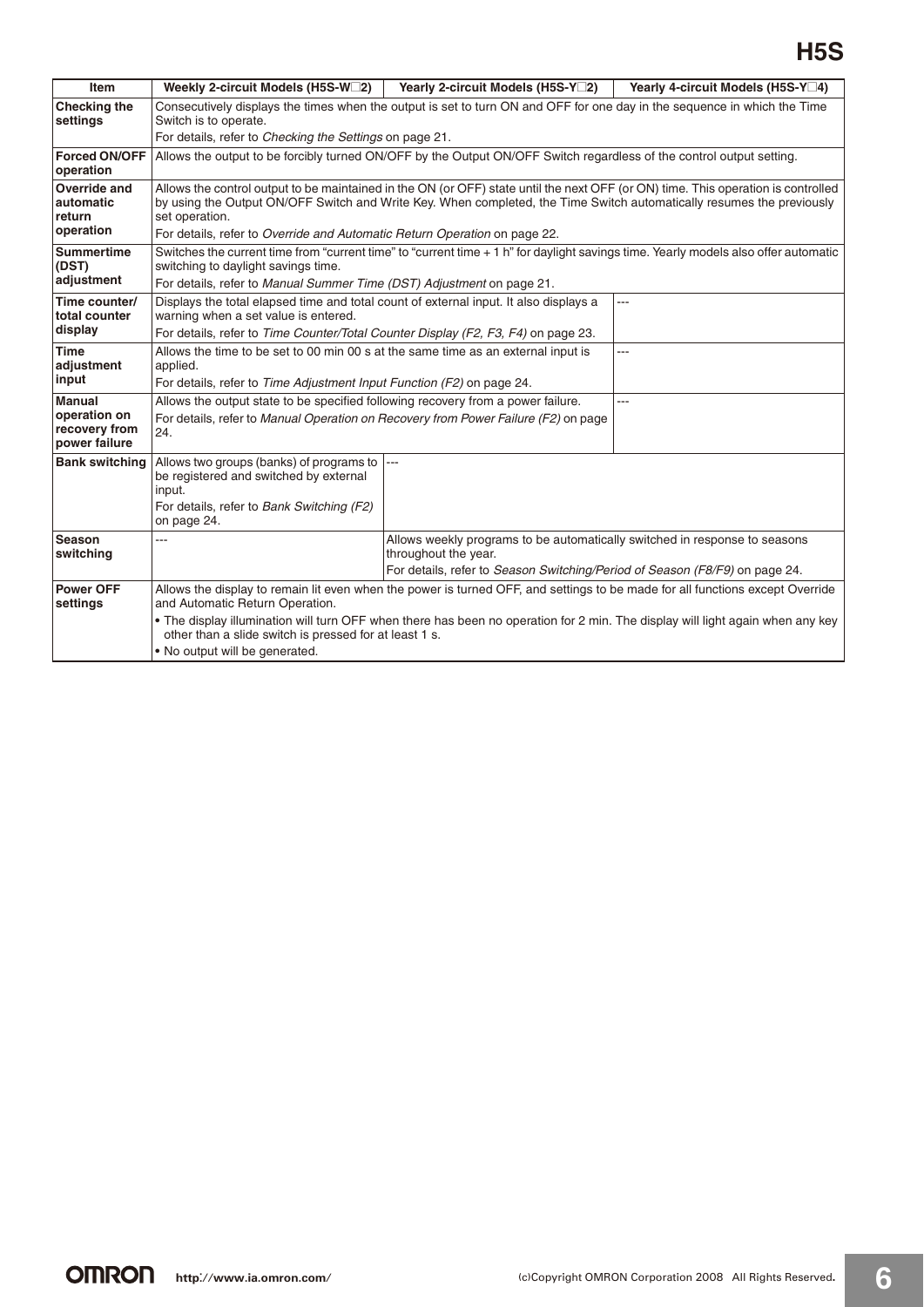### ■ **Terminal Arrangement**

### **H5S-**@**A**@**/-**@**B**@ **Flush Mounting Models**



**Two-circuit Models Four-circuit Models**



### **H5S-**@**FA**@**/-**@**FB**@ **Surface Mounting Models**

### **Two-circuit Models Four-circuit Models**





**Note: 1.** The Time Switch output uses a no-voltage contact. An external power supply is required for applications in which a load is driven. **2.** The output contact ratings are different for 2-circuit and 4-circuit models.

### ■ **Input Connection (Two-circuit Models Only)**

Use a switch or relay as the input contact.

Use a contact that is capable of operating with 5 V, 0.1 A (with a minimum signal input width of 100 ms).



One of the following functions can be assigned to the input.

- **•** Time Counter/Total Counter Display
- **•** Time Adjustment
- **•** Manual Operation on Recovery from Power Failure
- **•** Bank Switching

**Note:** Input must be selected using the "F2 : Input selection" step of initial setting mode. For details, refer to Using Advanced Functions on page 23.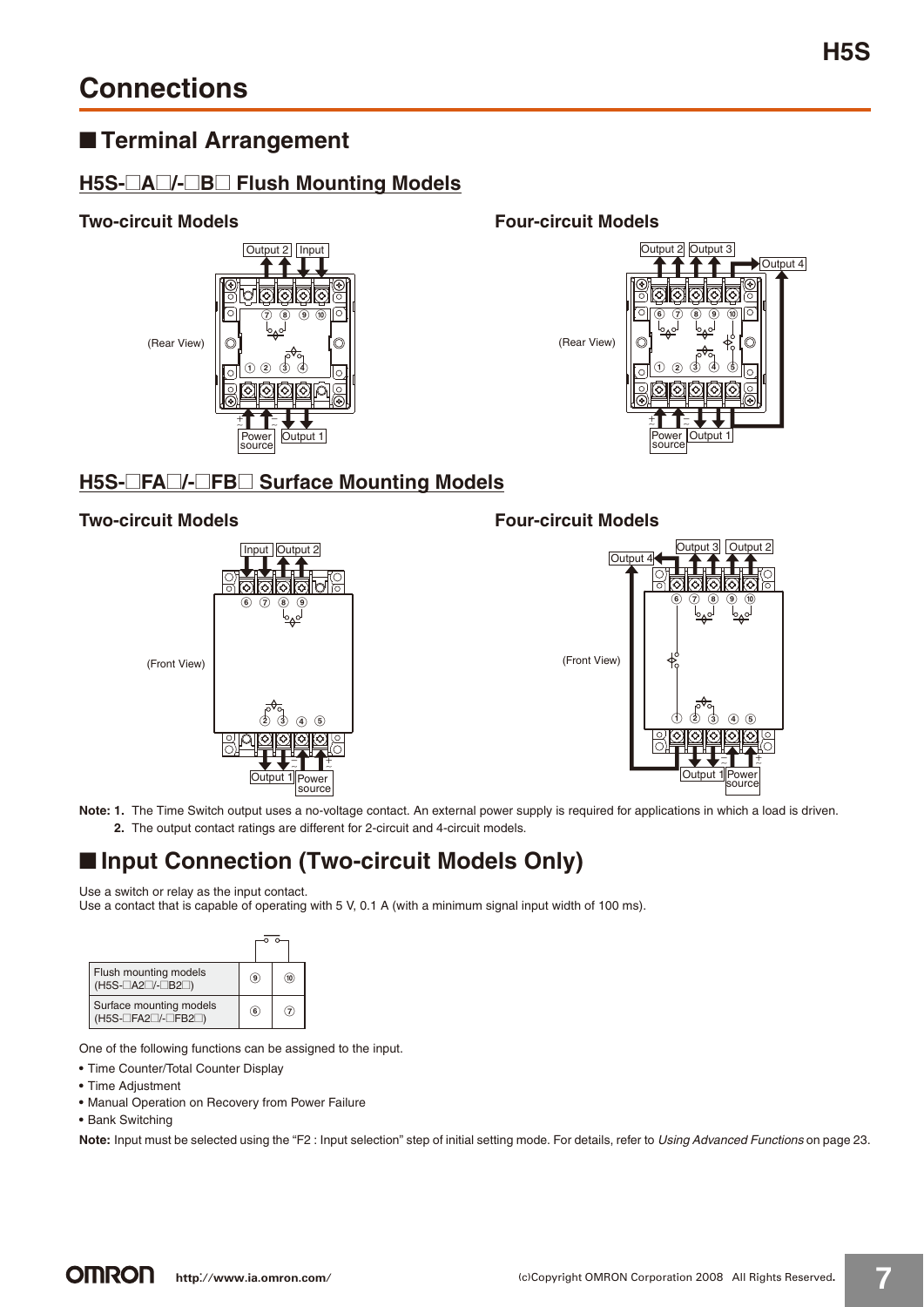### **Front Panel (with Cover Open)**

### **Weekly Two-circuit Models**



### **Yearly Two-circuit Models**



### **Yearly Four-circuit Models**



### **Key Operations**

| No. | Functions                                                                                                        |
|-----|------------------------------------------------------------------------------------------------------------------|
| 1   | Two-circuit Models                                                                                               |
|     | P1: Circuit (output) 1 Setting mode                                                                              |
|     | P2: Circuit (output) 2 Setting mode                                                                              |
|     | RUN: RUN mode                                                                                                    |
|     | <b>Four-circuit Models</b>                                                                                       |
|     | PRGM: Setting mode (allows use of the Select Program Key                                                         |
|     | to set the circuit (output) number)                                                                              |
|     | RUN: RUN mode                                                                                                    |
| 2   | Two-circuit Models                                                                                               |
|     | In RUN mode, this key shifts the Time Switch to the Holiday<br>Setting mode                                      |
|     | In Setting mode or Time Adjustment mode, this key<br>decrements the value for the operation just completed.      |
|     | <b>Four-circuit Models</b>                                                                                       |
|     | In RUN mode, this key shifts the Time Switch to the Holiday<br>Setting mode.                                     |
|     | When selecting the output, this key is used to set the circuit<br>(output) number.                               |
|     | In Setting mode or Time Adjustment mode, this key<br>decrements the value for the operation just completed.      |
| 3   | Sets parameters.                                                                                                 |
| 4   | Used to set the current time, ON/OFF time, or pulse width.                                                       |
| 5   |                                                                                                                  |
| 6   | Used to reset all parameters, including the current time.                                                        |
| 7   | In RUN mode, this key sets or cancels summer time (+1 h)                                                         |
|     | In Setting mode, this key clears the parameter.                                                                  |
| 8   | In RUN mode (weekly models only), this key shifts the Time<br>Switch to the Day Override operation setting mode. |
|     | In Setting mode, this key shifts the Time Switch to cyclic<br>operation setting.                                 |
| 9   | In RUN mode, this key shifts the Time Switch to the Program<br>Check mode.                                       |
|     | In Setting mode (yearly models only), this key is used to set<br>the yearly program.                             |
| 10  | This key shifts the Time Switch to the time adjustment mode.                                                     |
| 11  | TIMER: Executes a timer or cyclic operation.                                                                     |
|     | PULSE: Executes a pulse-output operation.                                                                        |
| 12  | ON: Turns ON the output regardless of the setting.                                                               |
|     | AUTO: Executes automatic operation as specified by these                                                         |
|     | settings.                                                                                                        |
|     | OFF: Turns OFF the output regardless of the setting.                                                             |
| 13  | . Used to set the current day, operating day, etc.                                                               |
|     | • Used to specify the date (yearly models only)                                                                  |
|     | • In RUN mode, these keys are used to shift the Time Switch<br>to the Checking the Settings mode.                |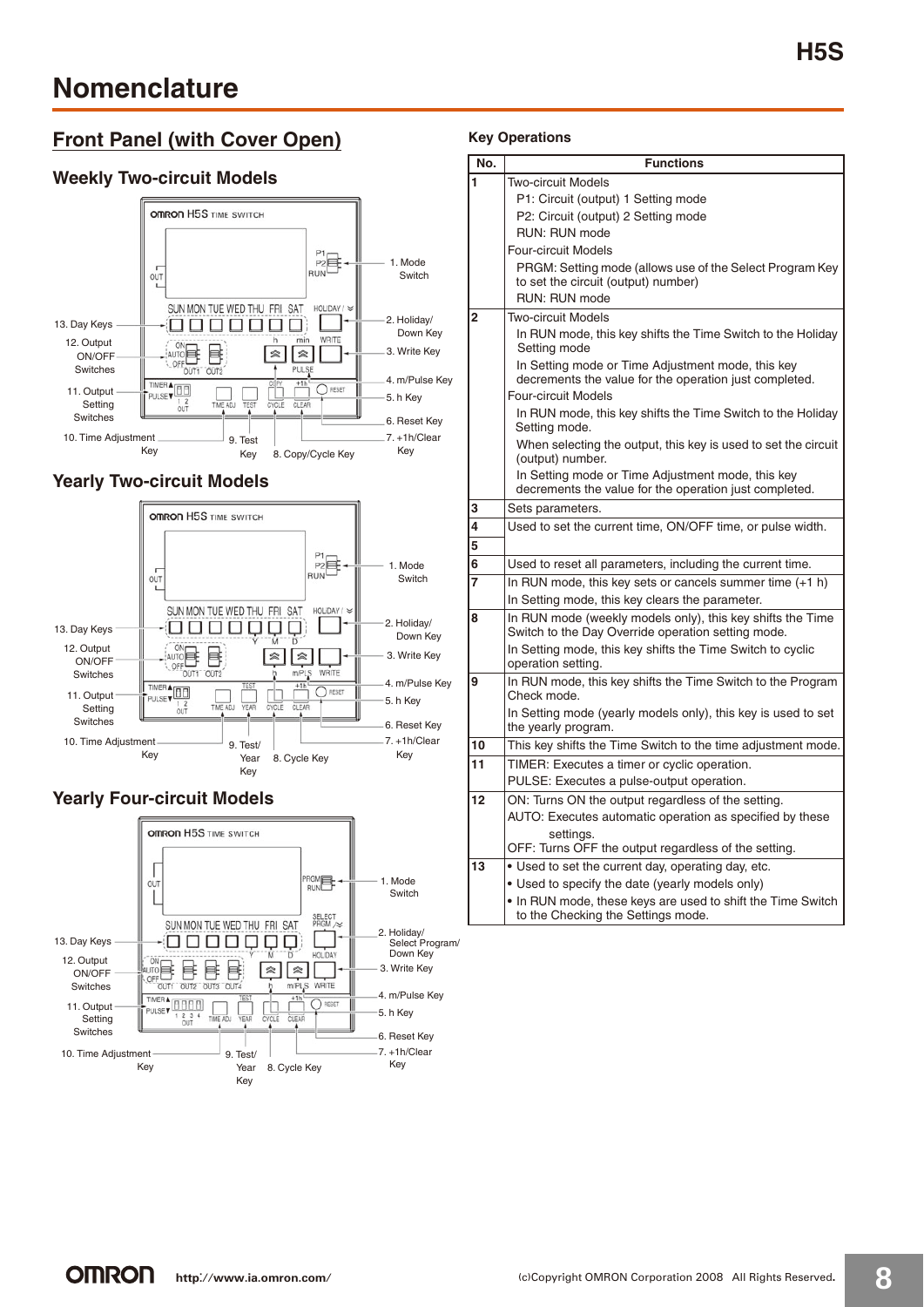### **Display Weekly Two-circuit Models**



13. Holiday indicator

### **Yearly Four-circuit Models**



#### **Display Description**

| No.            | <b>Function</b>                                                                                |
|----------------|------------------------------------------------------------------------------------------------|
| 1              | Lights when power is supplied to the Time<br>Switch.                                           |
| $\overline{2}$ | When 12-hour display is selected, either AM<br>or PM lights. (24-hour display is the default.) |
| 3              | Lights when summer time (+1 h) is activated.                                                   |
| 4              | Displays the current time and other values.                                                    |
| 5              | Displays the unit for the pulse width.                                                         |
| 6              | Lights when the total time or count value<br>exceeds the alarm setting.                        |
| 7              | Displays the number of remaining steps for<br>programming in setting mode.                     |
| 8              | Displays the number of the circuit (output)<br>that has been set.                              |
| 9              | Displays the time for the next operation, the<br>date (yearly models only), and other values.  |
| 10             | Displays the next operation and other<br>information in chart form.                            |
| 11             | Displays the bank name (weekly models) or<br>season name (yearly models).                      |
| 12             | Lights when setting the ON/OFF time or<br>when setting a day override operation.               |
| 13             | Lit during the temporary holiday operation or<br>when setting a temporary holiday.             |
| 14             | Lit during the day override operation or when<br>setting a day override operation.             |
| 15             | Lit during setting a yearly program.                                                           |
| 16             | Flashes during the Time Adjustment mode.                                                       |
| 17             | Displays the current day or the day set for an<br>operation.                                   |
| 18             | Displays the number of the circuit (output) for<br>which output is ON.                         |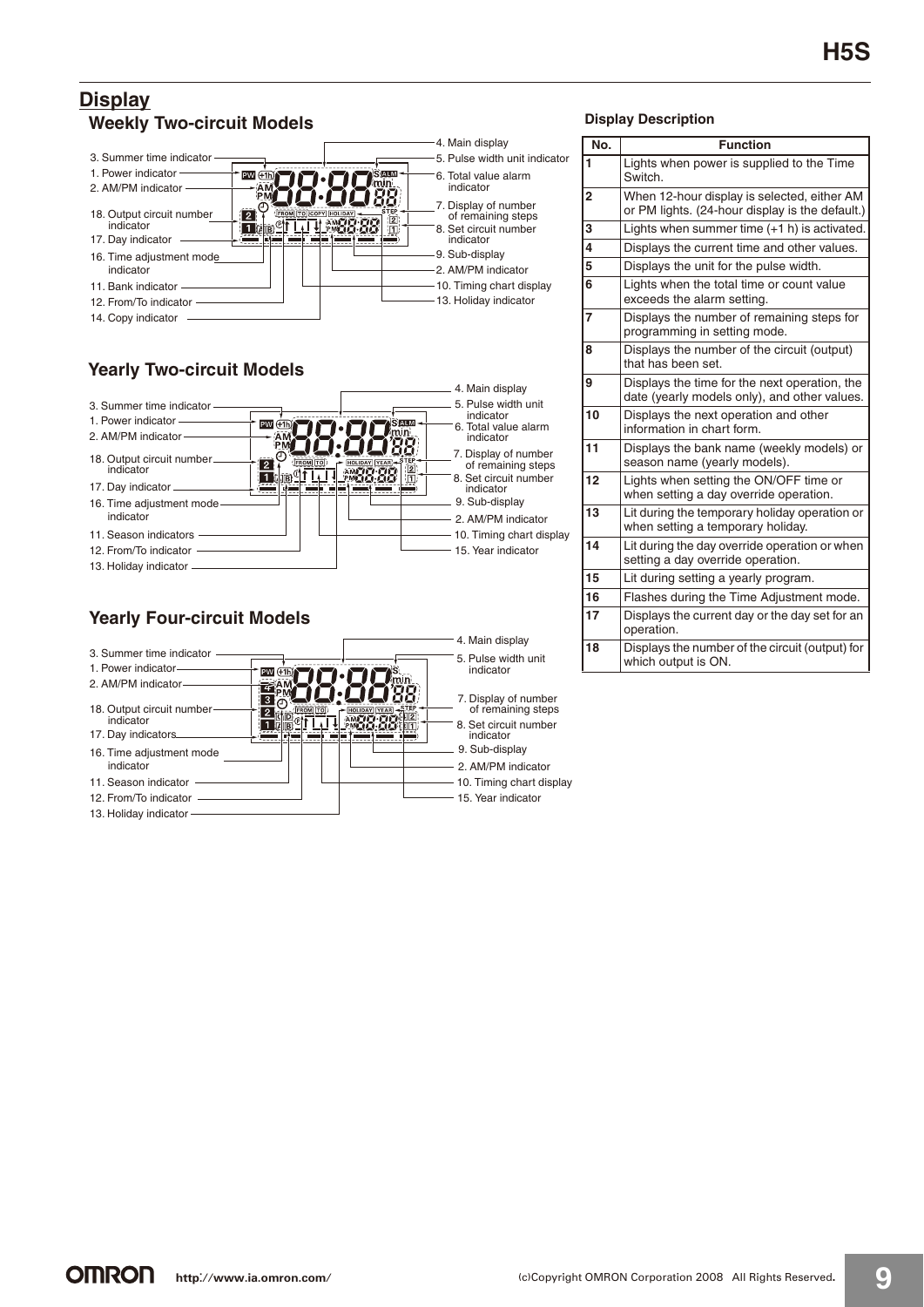# **Dimensions**

**Note:** All units are in millimeters unless otherwise indicated.

### **Digital Time Switch**





Y92F-90 DIN Track Mounting Base (Order separately) DIN Track Mounting panel HΕ 71.1 \*1 79.8 \*2 **Note: 1.** Using a PFP-50N or PFP-100N Mounting Track. **2.** Using a PFP-100N2 Mounting Track.

**Note: 1.** The terminal screws are M3.5.

**2.** This illustration shows a 2-circuit model. The 4-circuit model has the same dimensions.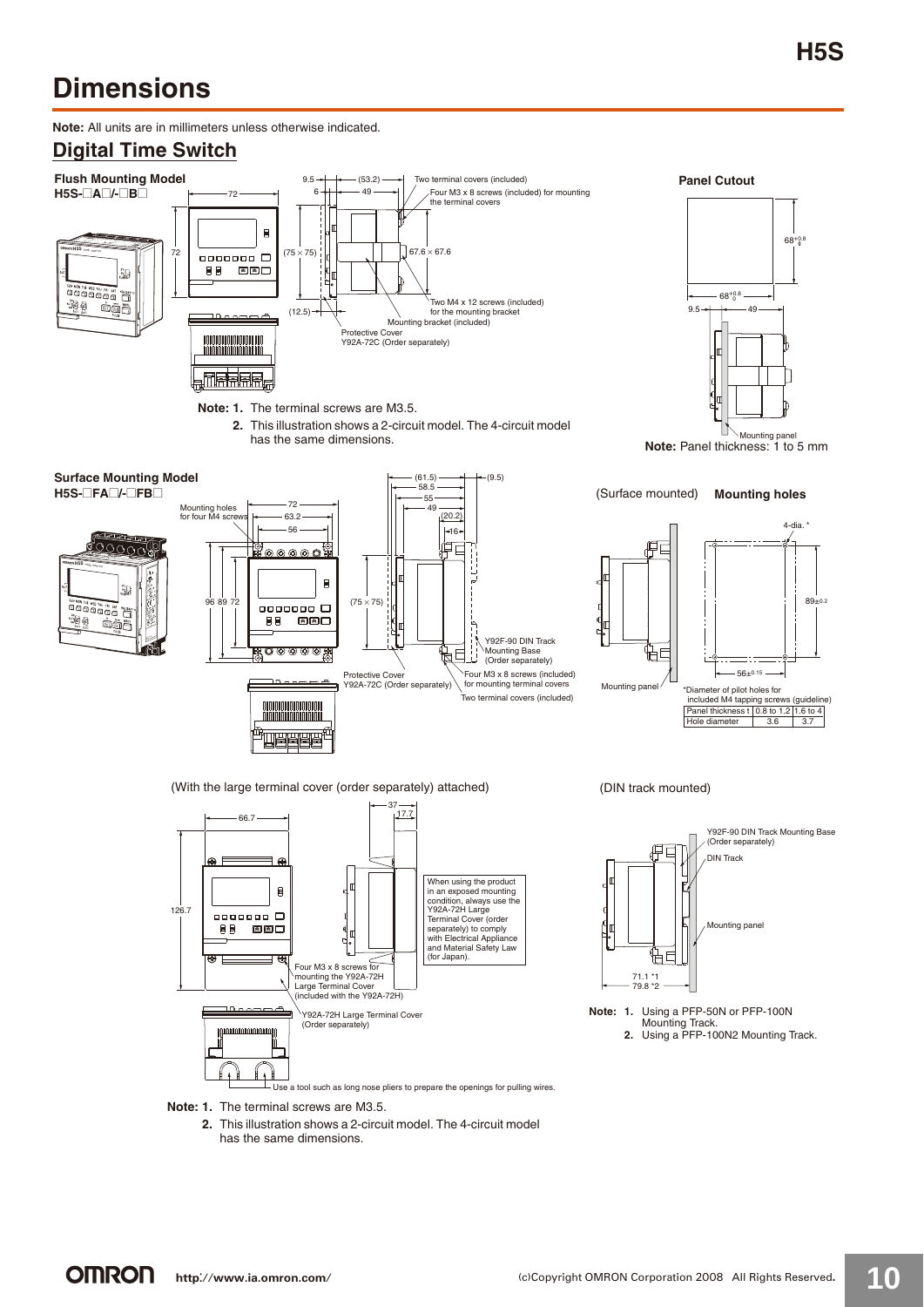# ■ **Accessories (Order Separately)**

### **Protective Cover**

### **Y92A-72C**



### **DIN Track Mounting**

### **Base Y92F-90**



**Note:** The DIN Track Mounting Base can be used only with the surface mounting models (H5S-@FA@/-@FB@).

### **Large Terminal Covers**

### **Y92A-72H (two per set)**



**Note:** The Large Terminal Cover can be used only with the surface mounting models (H5S- $\Box$ FA $\Box$ /- $\Box$ FB $\Box$ ).

# ■ **Track Mounting Accessories (Order Separately)**

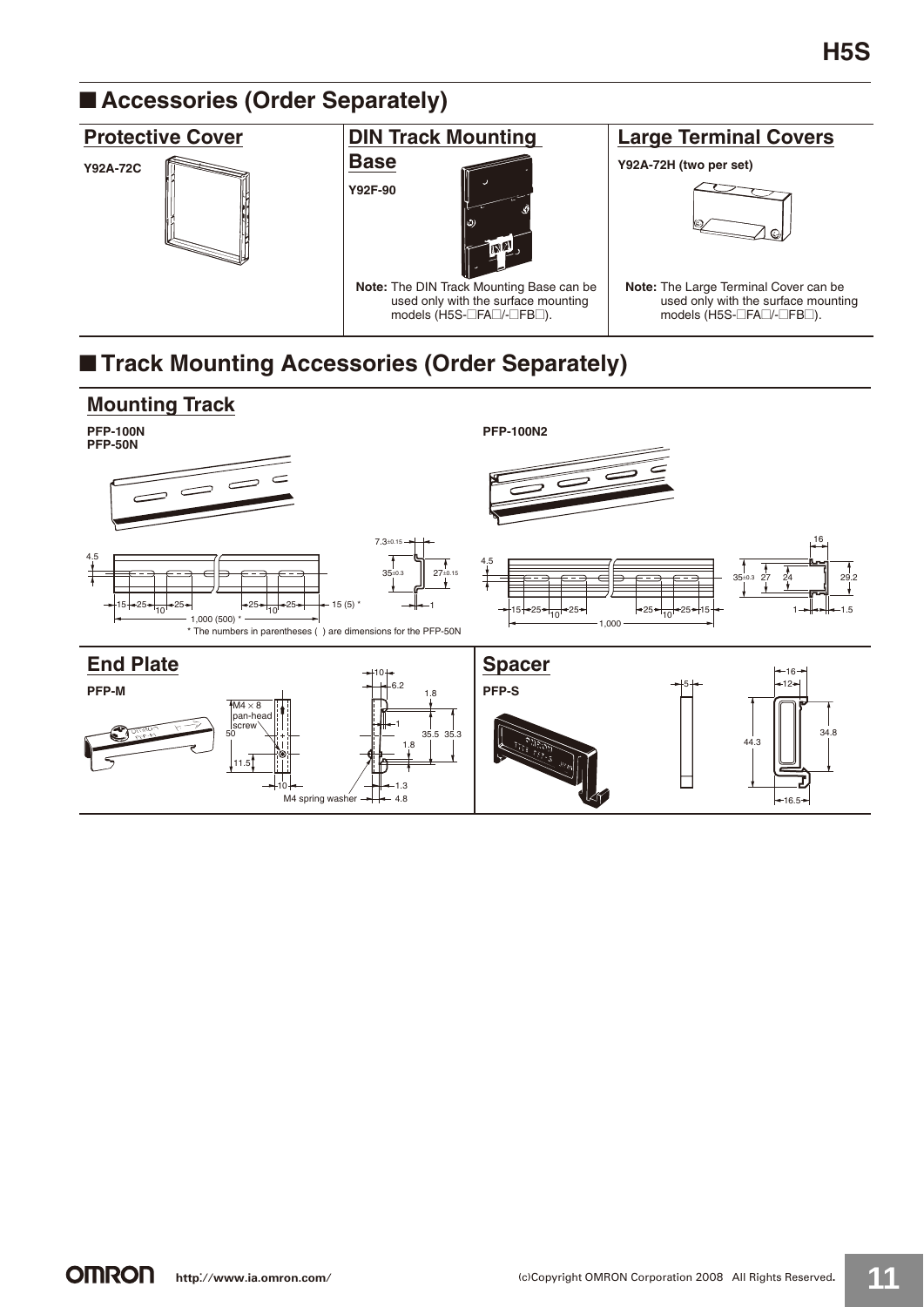# **Safety Precautions**

### !**CAUTION**

Minor injury by electric shock may occasionally occur. Do not touch any of the terminals while power is being supplied. Be sure to mount the terminal cover after wiring. When using a surface-mounting model in an exposed condition, always install the Y92A-72H terminal cover (separately purchased).

Minor injury due to explosion may occasionally occur. Do not use the product where subject to flammable or explosive gas.

Minor electric shock, fire or malfunction may occasionally occur. Never attempt to disassemble, modify, or repair the product or touch any of the internal parts.

Fire may occasionally occur. Tighten the terminal screws to the rated torque (from 0.98 to 1.17 N·m).

Unexpected operation may occasionally occur. Before changing times or other settings while power is being supplied, either turn OFF the power on the load side or set the output ON/OFF switch to OFF and confirm the safety of the system.

Minor electric shock, fire, or malfunction may occasionally occur. Do not allow metal fragments, lead wire scraps, or shavings from installation work to fall inside the Time Switch.

If the output relay is used beyond its life expectancy, its contacts may become fused or there may be a risk of burning. Use the product within its rated load and electrical life expectancy. The life expectancy of the output relay varies considerably according to its capacity and operating conditions.

Serious injury may occasionally occur due to fire or explosion of a battery, or leakage from a battery. Never attempt to short the positive and negative terminals, recharge, disassemble, deform by applying excessive pressure, or expose the battery to fire.



Please comply strictly with the following instructions which are intended to ensure safe operation of the product.

- **1.** Have the Time Switch installed only by qualified electrical workers.
- **2.** Store the Time Switch within the specified ratings. If the Time Switch has been stored at temperatures of -10°C or lower, let it stand for three hours or longer at room temperature before turning ON the power supply.
- **3.** Mounting the Time Switch side-by-side may reduce the life expectancies of internal components.
- **4.** Use the Time Switch within the specified ratings for operating temperature and humidity.
- **5.** Do not operate the Time Switch in any of the following locations. **•** Locations subject to sudden or extreme changes in
	- temperature.
	- **•** Locations where high humidity may result in condensation.
- **6.** The Time Switch is not waterproof or oil resistant. Do not use it in locations subject to water or oil.
- **7.** Do not use the Time Switch in locations subject to excessive dust, corrosive gas, or direct sunlight.
- **8.** Install the Time Switch well away from any sources of excessive static electricity, such as pipes transporting molding materials, powders, or liquids.
- **9.** Maintain voltage fluctuations in the power supply within the specified range.
- **10.**Internal elements may be destroyed if a voltage outside the rated voltage is applied.
- **11.**Be sure to wire the terminals correctly and use the correct polarity.
- **12.**Separate equipment that produces input signals, input signal wiring, and the Time Switch from noise-generating sources and high-voltage lines containing noise.
- **13.**Do not connect more than two crimp terminals to each Time Switch terminal.
- **14.**Up to two wires of the same size and type can be inserted into a single terminals.
- **15.**Use the specified wires for wiring.

Applicable wire: AWG 22 to AWG 14 (equal to a cross-sectional area of 0.326 to 2.081 mm2) Solid wire or twisted wire **Copper** 

- **16.**Install a switch or circuit breaker that allows the operator to immediately turn OFF the power, and label it to clearly indicate its function.
- **17.**Take adequate protective measures (such as a breaker, or fuse) for the power supply of the Time Switch.
- **18.**When using heaters, be sure to use a thermal switch for the load circuit.
- **19.**Always maintain the load current within specifications.
- **20.**Use a switch, relay, or other contacts so that the rated power supply voltage will be reached within 0.1 s. If the power supply voltage is not reached quickly enough, the power source may fail to reset or the outputs may fail to operate correctly.
- **21.**Use a switch, relay, or other contact to turn the power supply OFF instantaneously. Outputs may malfunction and memory errors may occur if the power supply voltage is decreased gradually.
- **22.**The Time Switch utilizes a transformerless power supply. Do not touch the input terminal while power is being supplied; touching live terminals may result in electric shock.
- **23.**Use the Time Switch within the specified ratings for vibration and shock.
- **24.**Use a commercial power supply when using AC power supply voltage input.

Although some inverters specify their output frequency as 50/ 60 Hz, smoke or burning may occur from a rise in internal temperature. Do not use inverter output as the power supply.

- **25.**Do not leave the Time Switch for long periods at a high temperature with output current in the ON state. Doing so may result in the premature deterioration of internal components (e.g., electrolytic capacitors).
- **26.**Do not use organic solvents (such as paint thinner or benzine), strong alkaline, or strong acids to clean the case because they will damage the external finish.
- **27.**None of the Time Switch components are user-replaceable, including the battery.
- **28.**Use a tool such as long nose pliers to prepare the openings for pulling wires out of the optional Y92A-72H Large Terminal Cover. Attempts to form an opening by hand may result in injury.

### ■ **Precautions for Correct Use**

- **1.** When the power is turned ON, an inrush current will flow for a short time (AC: Approx. 2.5 A (0.3 ms), DC: Approx. 1.1 A (3 ms)). Depending on the power supply capacity, operation may not start. Be sure to use a power supply with a sufficient capacity.
- **2.** Inrush current generated by turning ON or OFF the power supply may deteriorate contacts on the power supply circuit. Use to turn ON or OFF devices with a rated current of 10 A min.



**H5S**



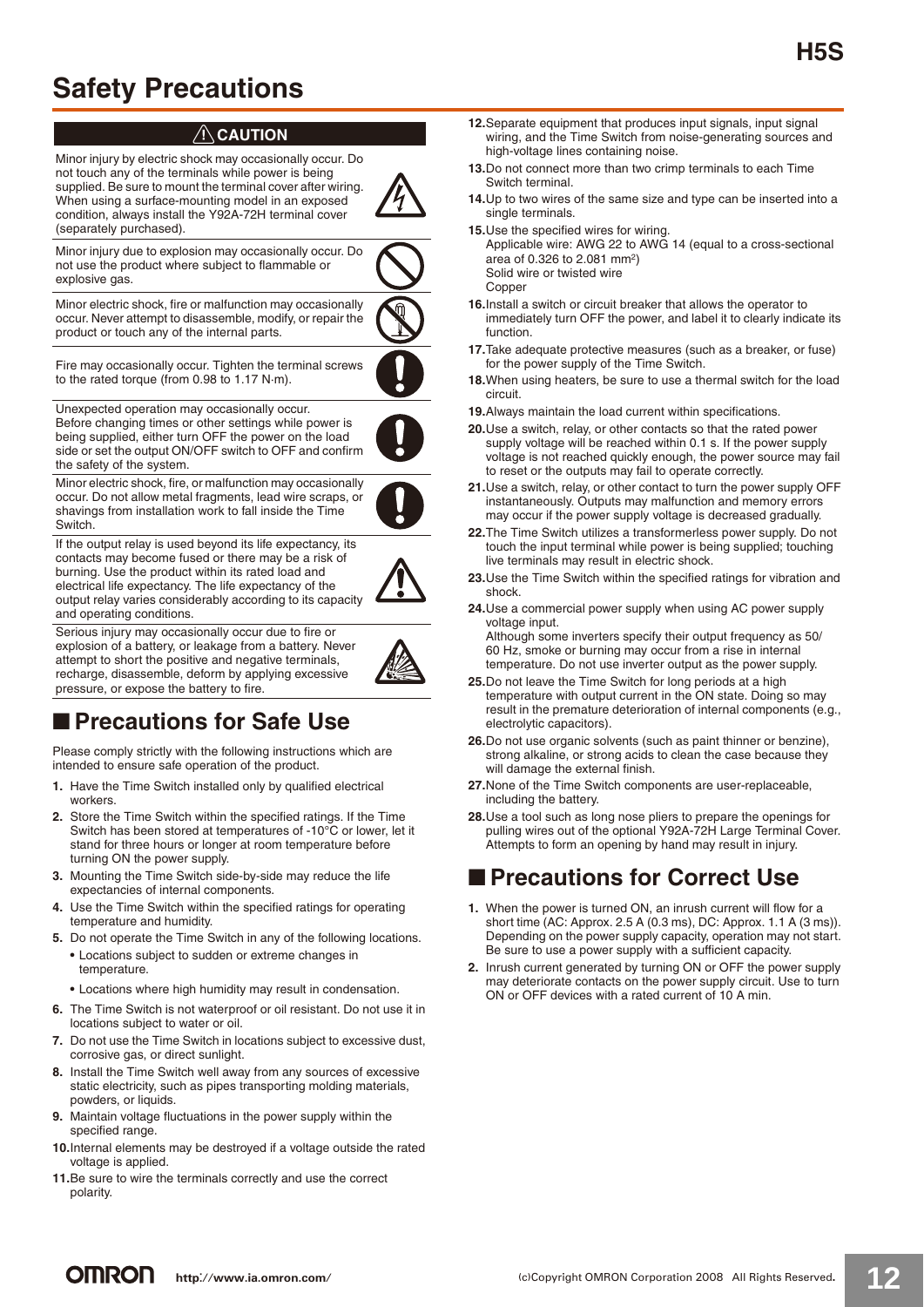## ■ **EN/IEC Standards**

- **•** The insulation system between the power supply circuit and inputoutput terminals provides basic insulation. Therefore connect the output terminals only to circuits without exposed conductive parts. If a connection to a Safety Extra Low Voltage (SELV) circuit is desired, supplementary insulation must be provided.
- **•** Use crimp type cable lug terminals with insulating sleeves for wiring.
- Be sure to mount a surface-mounting model (H5S-**FB**D) in an enclosure.

**•** The relationship between load current and ambient air temperature is shown by the range below for 2-circuit models.



If wires with a temperature rating of 105 °C or higher are used, refer to the derating curve in Specifications on page 3.

• Control system: Electronic<br>Types of automatic operation: Weekly m

Protective class:

Weekly models - Type 1 BSTU Yearly models - Type 2 BSTU<br>Class 0

Rated impulse withstand voltage: 2,500 V AC Ball-pressure test temperature (enclosure material): 125°C

# **Basic Use**

### **Prior to Using**

Before setting the parameters necessary for each operation, the operation of each circuit (output) must be determined. Begin by setting initial setting mode as required.

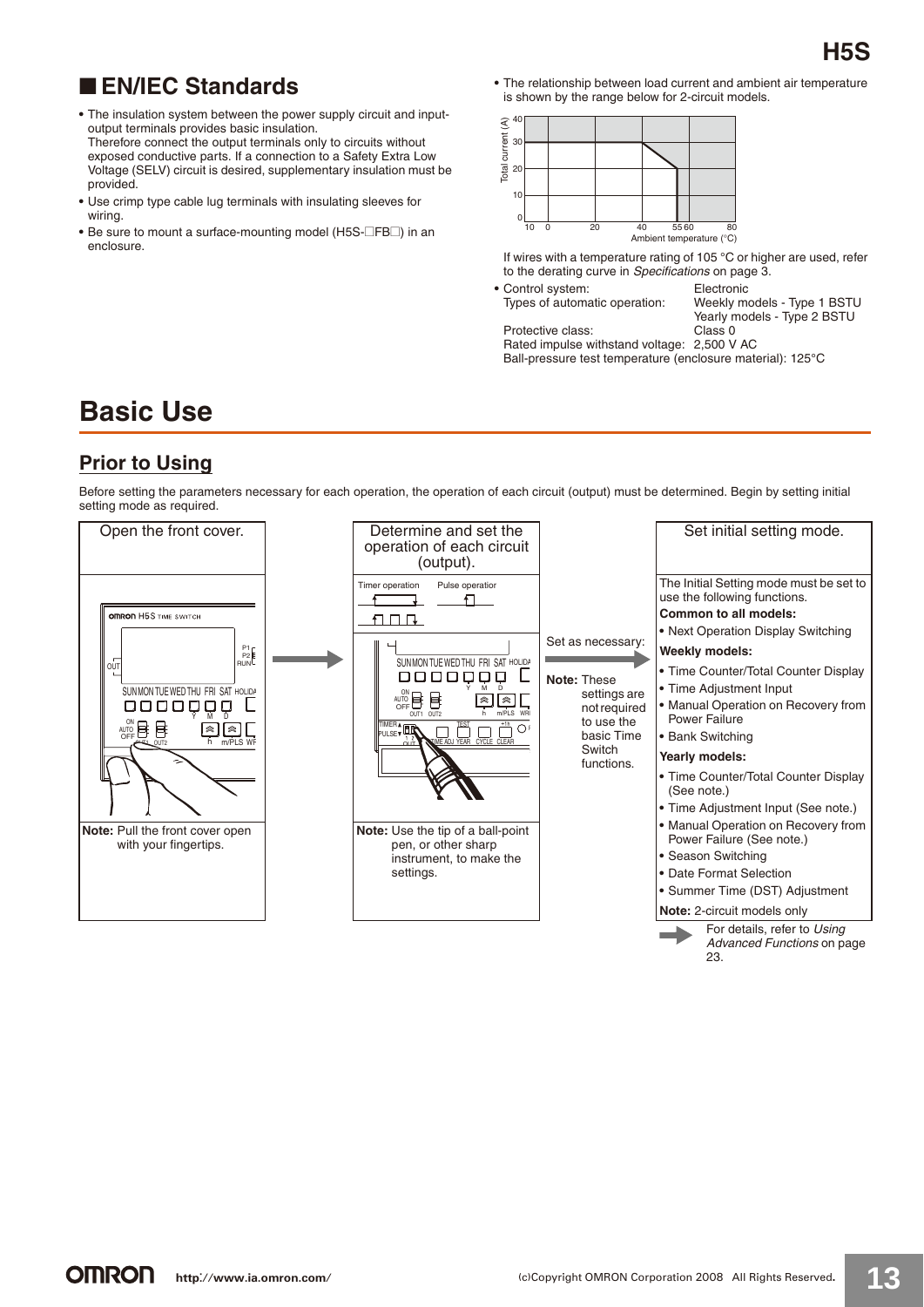## **Time Adjustment (Weekly Models) Time Adjustment (Yearly Models)**

### Weekly, 2 Circuits

• If TIME ADJ is pressed again before pressing **WRITE**, the setting is cancelled. (The setting is not revised.)

| Example: Set the current time to Saturday 17:28.                                                                                                             |                                                                                                      | Example:                                   |
|--------------------------------------------------------------------------------------------------------------------------------------------------------------|------------------------------------------------------------------------------------------------------|--------------------------------------------|
| 1. Set the Mode<br>P <sub>1</sub><br>Switch to RUN.<br>P <sub>2</sub><br>RUN <sup>I</sup>                                                                    | Shaded portion indicates<br>blinking of the indicator.                                               | 1. Set the<br>Switch                       |
| 2. Press TIME ADJ for 2 s or more.<br>The $\odot$ symbol flashes.                                                                                            | PW<br>0.0020<br>0.0020<br>ጣ<br>SUN MON TUF WED THU FRI<br>SAT                                        | 2. Press<br>The $\odot$                    |
| 3. Press [SAT].<br>(The bar (-) mark at the Saturday<br>position will turn ON.)<br>Set the time with $\boxed{h}$ and $\boxed{m}$ . *                         | PW<br>Θ<br>SUN MON TUE WED THU FRI SAT                                                               | 3. Specify<br>and $(D)$                    |
| 4. Press WRITE to enter the setting,<br>and the Time Switch will start from 0<br>second.                                                                     | PW<br>7. 717<br>•C O 88                                                                              | 4. Press<br>Set the                        |
| * Holding down the $\boxed{h}$ and $\boxed{m}$ Keys rapidly advances the value.<br>Pressing $\leq$ decrements the value of the key that was last<br>pressed. | SUN MON TUF WED THU FRI SAT                                                                          | 5. Press<br>and the<br>second              |
| Note:<br>• When first turned ON or after a reset,<br>the time adjustment display appears<br>on the screen. Adjust the time by<br>following steps 3 and 4.    | PW<br>$\Rightarrow$ $\Rightarrow$ $\Rightarrow$ $\Rightarrow$<br>O<br>SUN MON TUE WED THU FRI<br>SAT | * Holding<br>Pressing<br>pressed.<br>Note: |

### Yearly, 2 Circuits Yearly, 4 Circuits

**Example:** Set the current time to 17:28 on August 15, 2006.

**1.** Set the Mode P1 P2 PRGM Switch to RUN.  $RUN$ RUN Shaded portion indicates blinking of the indicator. 4 circuits 2 circuits **2.** Press TIME ADJ for 2 s or more. PW The  $\odot$  symbol flashes. i'ng İ.  $\phi$ nn dd **3.** Specify the date by pressing  $(Y)$ ,  $\overline{M}$ PW  $15<sub>us</sub>$ 8. and  $\Box$ . \*  $\odot$ nn dd **4.** Press **WRITE**. PW rea Set the time with  $\lfloor h \rfloor$  and  $\lfloor m \rfloor$ . \* ø **5.** Press **WRITE** to enter the settings, PW 17:28cc and the Time Switch will start from 0 second. 8.5 \* Holding down the  $\lfloor h \rfloor$  and  $\lfloor m \rfloor$  Keys rapidly advances the value. ressing  $\lbrack \approx \rbrack$  decrements the value of the key that was last

#### **Note:**

**•** When first turned ON or after a reset, the time adjustment display appears on the screen. Adjust the time by following steps 3 through 5.



• If TIME ADJ is pressed again before pressing [WRITE], the setting is cancelled. (The setting is not revised.)

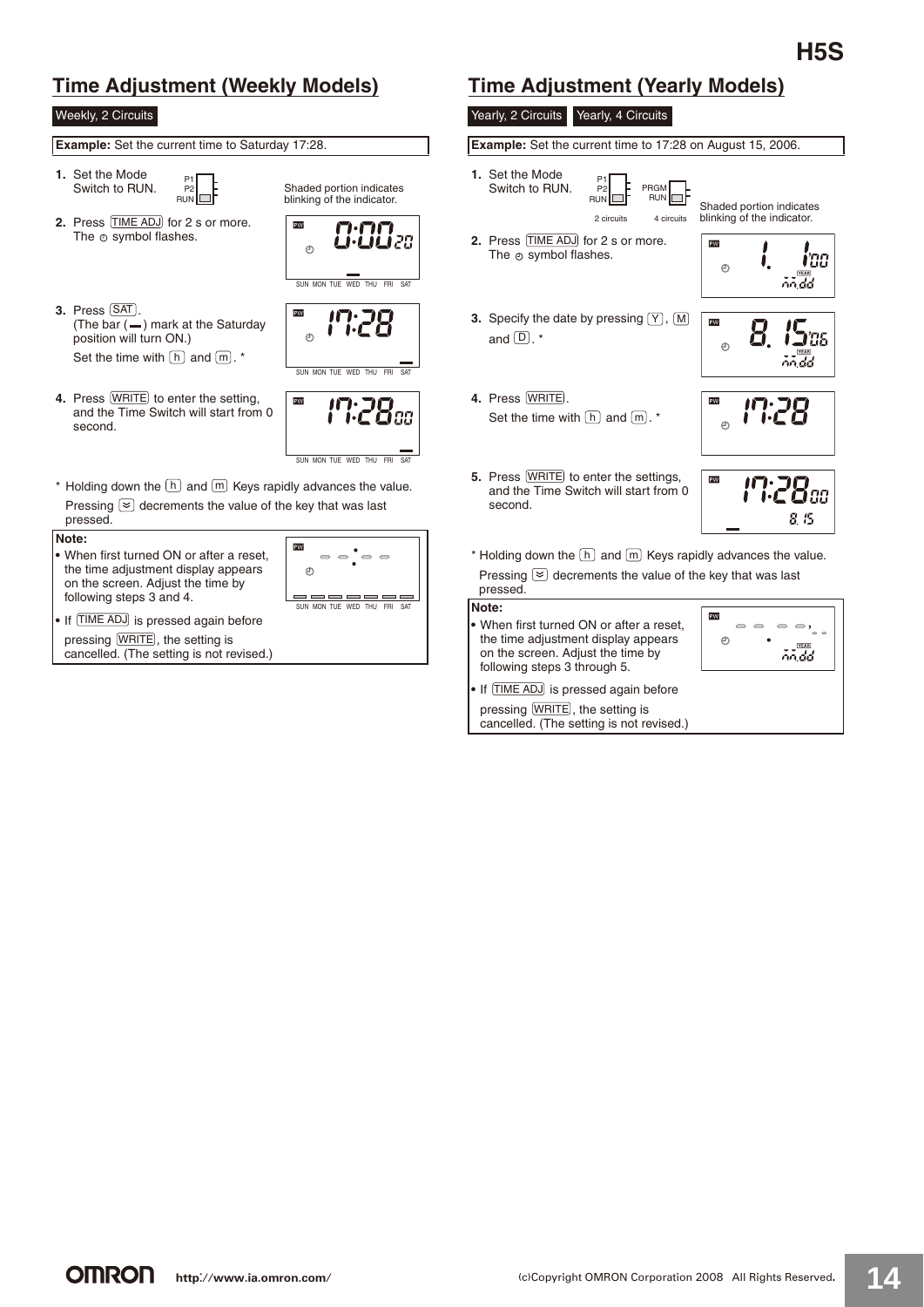### **Ordinary Timer Operation Multiple-day Operation 1**



#### **Note:**

- **•** If multiple settings are required, repeat steps 2 through 4.
- **•** Both the ON and OFF times must be set.
- **•** All of the weekly programs for the selected circuit (output) can be checked by pressing [WRITE] in program setting mode.
- **•** When the Mode Switch is set to P1 or P2 (to PRGM for 4-circuit models), the Time Switch stops automatic operation. To forcibly turn ON or OFF the output, use the Output ON/OFF Switches.
- **•** The set data will be cleared if the Output Setting Switch is moved between the TIMER and PULSE positions after the data has been set.



**Example:** ON continuously from 8:30 on Monday to 17:15 on Friday.



- 4. Press **WRITE** to enter the settings.
- \*1 If one or more programs have already been set, the display starts showing the set programs. To add another program, press WRITE repeatedly until "--:--" is displayed.
- \*2 Holding down the  $[h]$  and  $[m]$  Keys rapidly advances the value. Pressing  $\leq$  decrements the value of the key that was last pressed.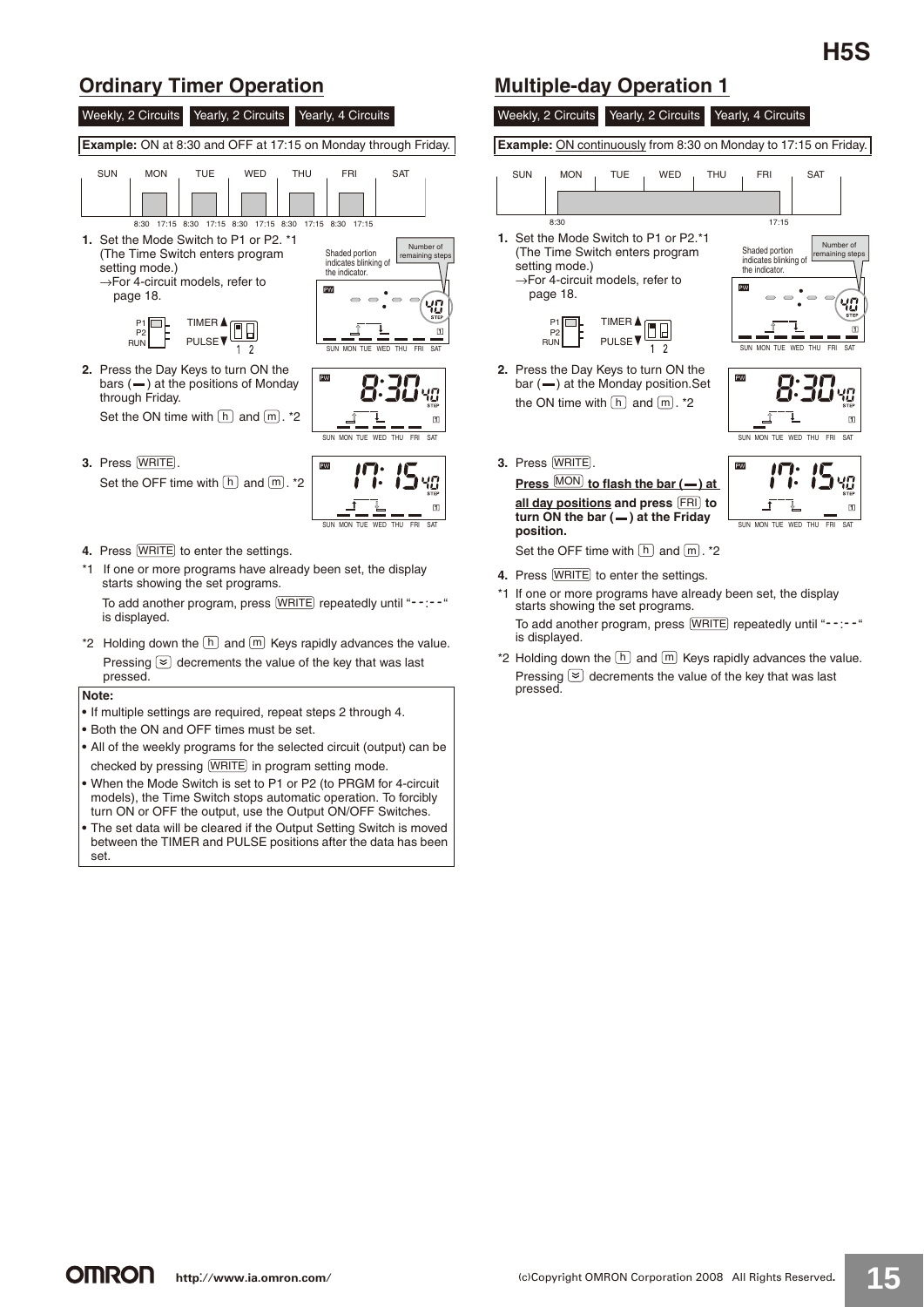Number of remaining steps

ЧД

### **Multiple-day Operation 2 Pulse-output Operation**

Weekly, 2 Circuits Yearly, 2 Circuits Yearly, 4 Circuits **Example:** ON at 22:00 from Monday through Friday and OFF at 8:00 each following morning.  $SUN$   $\parallel$   $MON$   $\parallel$   $\top UE$   $\parallel$   $WED$   $\parallel$   $THU$   $\parallel$   $FRI$   $\parallel$   $SAT$ 22 8 22 8 22 8 22 8 22 8 **1.** Set the Mode Switch to P1 or P2. \*1 Number of (The Time Switch enters program Shaded portion indicates blinking of the indicator. aining s setting mode.) →For 4-circuit models, refer to **DAM**  page 18. ЧŪ TIMER P1 P2 RUN
L
<sub>FULSE</sub> PULSE SUN MON TUE WED THU FRI SAT **2.** Press the Day Keys to turn ON the  $bar (= )$  at the positions of Monday through Friday. Set the ON time with  $\lfloor h \rfloor$  and  $\lfloor m \rfloor$ . \*2  $\boxed{1}$ SUN MON TUE WED THU FRI SAT **3.** Press **WRITE**.  $PW$ 0.00

**Press** MON to turn OFF the bar  $($  **(
–** ) at the Monday position and press **SAT** to turn ON the bar (-) **at the Friday position.**

Set the OFF time with  $\lfloor h \rfloor$  and  $\lfloor m \rfloor$ . \*2

- **4.** Press **WRITE** to enter the settings.
- \*1If one or more programs have already been set, the display starts showing the set programs.

SUN MON TUE WED THU FRI SAT

To add another program, press [WRITE] repeatedly until "--:--" is displayed.

\*2 Holding down the  $\lfloor h \rfloor$  and  $\lfloor m \rfloor$  Keys rapidly advances the value. Pressing  $\leq$  decrements the value of the key that was last pressed.



**2.** Press the Day Keys to turn ON the bars  $($ —) at the positions of Monday through Saturday.Set the ON time with  $\lfloor h \rfloor$  and  $\lfloor m \rfloor$ . \*2

TIMER **A** 

Œ  $\overline{2}$ 

Saturday.

30 s

Weekly, 2 Circuits Yearly, 2 Circuits Yearly, 4 Circuits

**Example:** ON for 30 seconds at 8:25 am from Monday through

Shaded portion indicates blinking of the indicator.

PW

**DW** 

PW

SUN MON TUE WED THU FRI SAT

SUN MON TUE WED THU FRI SAT

SUN MON TUE WED THU

 $\circ$ n

**3.** Press [WRITE].

Set the pulse width with  $[PLS]$ . \*2 The displayed pulse width changes by pressing this key in the following order. 1s→2s…→59s→1m…→59m→60m→1s

- **4.** Press **WRITE** to enter the settings.
- \*1If one or more programs have already been set, the display starts showing the set programs.

To add another program, press [WRITE] repeatedly until "--:--" is displayed.

\*2 Holding down the  $\lfloor h \rfloor$  and  $\lfloor m \rfloor$  Keys rapidly advances the value. Pressing  $\approx$  decrements the value of the key that was last pressed.

**Note:**

- **•** If multiple settings are required, repeat steps 2 through 4.
- **•** Both the ON time and pulse width must be set.
- **•** All of the weekly programs for the selected circuit (output) can be checked by pressing **WRITE** in program setting mode.
- **•** When the Mode Switch is set to P1 or P2 (to PRGM for the 4 circuit model), the Time Switch stops automatic operation. To forcibly turn ON or OFF the output, use the Output ON/OFF switches.
- **•** The set data will be cleared if the Output setting switch is moved between the TIMER and PULSE positions after the data has been set.

**OMRON**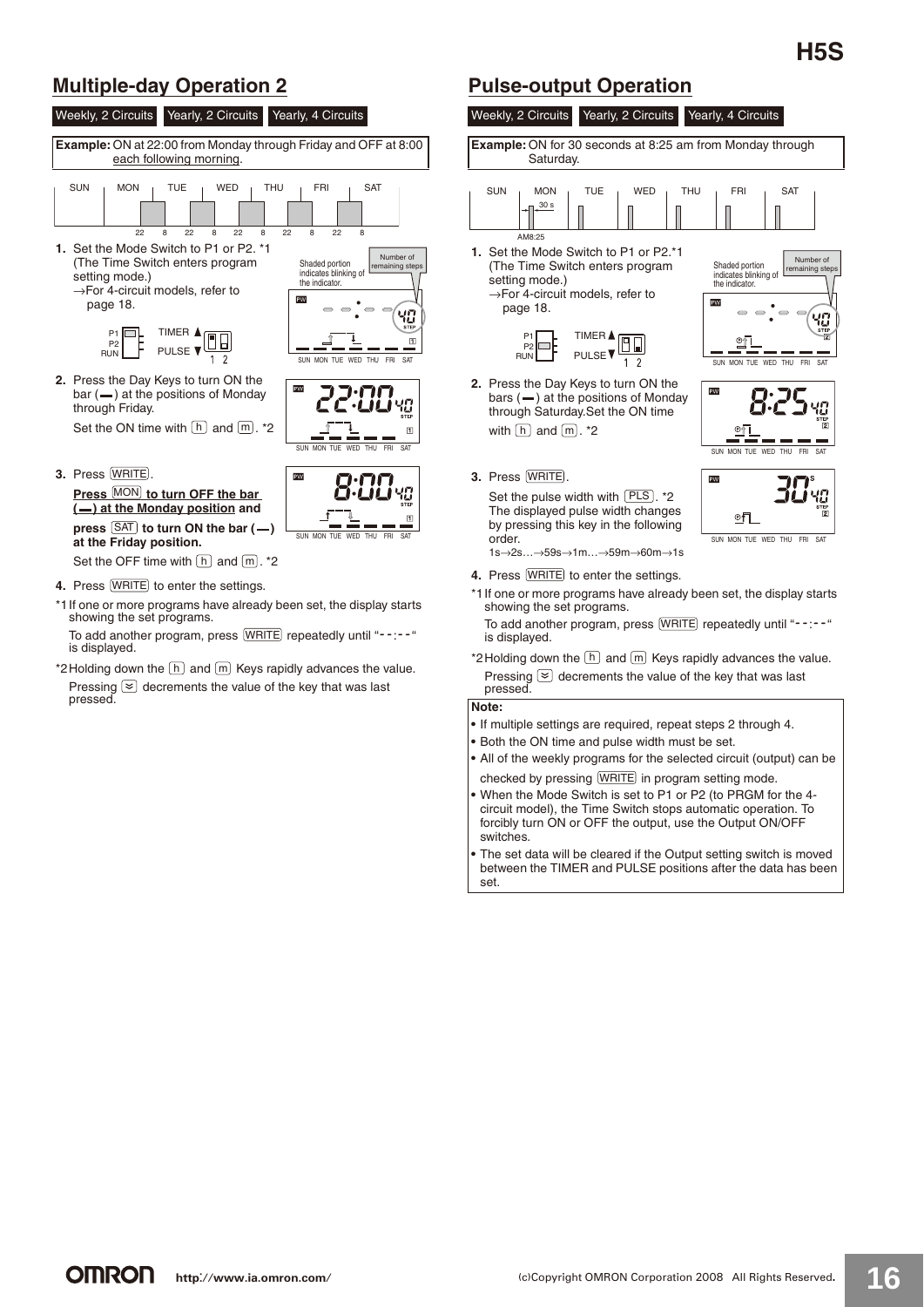### **Cyclic Operation**



- showing the set programs. To add another program, press WRITE repeatedly until "--:--"
- is displayed. \*2 Holding down the  $[h]$  and  $[m]$  Keys rapidly advances the value. Pressing  $\leq$  decrements the value of the key that was last

```
pressed.
```


- **•** If multiple settings are required, repeat steps 2 through 7.
- **•** All the start/stop times, and ON/OFF time periods must be set. **•** All of the weekly programs for the selected circuit (output) can be
- checked by pressing [WRITE] in program setting mode. **•** When the Mode Switch is set to P1 or P2 (to PRGM for 4-circuit models), the Time Switch stops automatic operation. To forcibly
- turn ON or OFF the output, use the Output ON/OFF Switches. **•** Set cyclic operation so as not to overlap other operations in individual circuits.
- **•** The set data will be cleared if the Output Setting Switch is moved between the TIMER and PULSE positions after the data has been set.

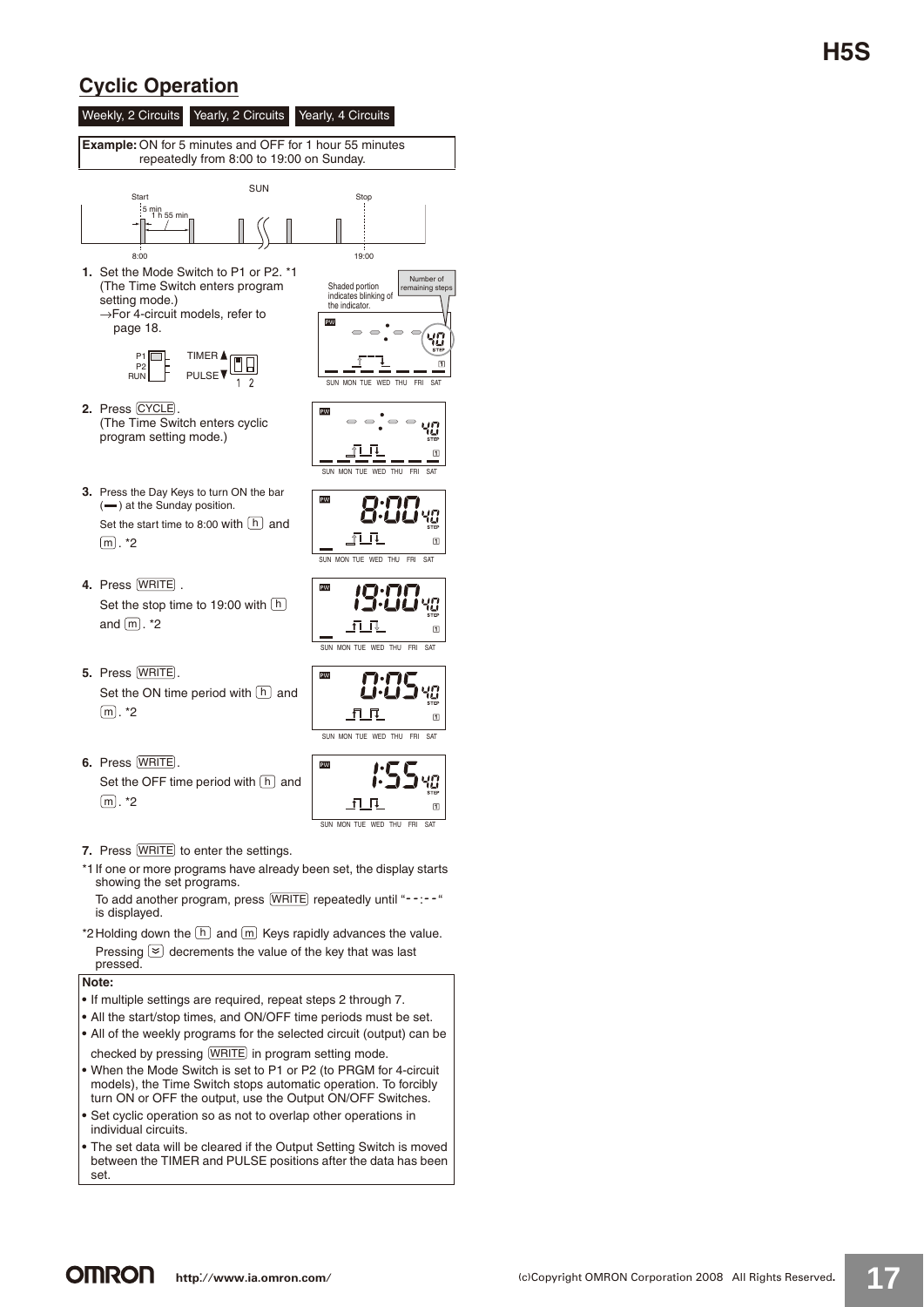### **Clearing the Settings**

#### Weekly, 2 Circuits Yearly, 2 Circuits Yearly, 4 Circuits

### **Partial clearing**

- **1.** Set the Mode Switch to P1 or P2 and Set the Mode Switch to P1 or P2 and shaded portion indicates<br>select the setting to be cleared. Shinking of the indicator. blinking of the indicator.
- **2.** Press CLEAR briefly.



**3.** Press **WRITE** to clear the setting. \*

### **Clearing all the settings in an entire circuit**

- **1.** Set the Mode Switch to the position for the circuit whose settings are to
	- Shaded portion indicates blinking of the indicator.
- **2.** Press and hold CLEAR for 3 s or more.



- **3.** Press **WRITE** to clear all the settings of the circuit. \*
- \* The clearing operation can be cancelled by pressing CLEAR while  $LLr$  is displayed.

### **Programming for 4-circuit models**

#### Yearly, 4 Circuits

The following shows how to program (select the output circuit number) for 4-circuit models.

- **1.** Set the Mode Switch to PRGM. (The Time Switch enters program setting mode.) PRGM<sup>P</sup> RUN
- **2.** Select an output circuit with SELECT PRGM . Pressing the key changes the set circuit number displayed in the lower right corner of the LCD.

 $\overline{\phantom{a}}$  $\overline{ }$ 48

SUN MON TUE WED THU FRI SAT

Shaded portion indicates blinking of the indicator.

 $\rightarrow$  1  $\rightarrow$  2  $\rightarrow$  3  $\rightarrow$  4

The rest of the procedure is the same as for 2-circuit models.

**Note:** The circuit number cannot be changed during the course of setting.

### **About Yearly Programs**

#### Yearly, 2 Circuits Yearly, 4 Circuits

Yearly programs in addition to ordinary weekly programs can be set for 2- and 4-circuit yearly models.

**Example:**Extend ordinary weekly operation from 18:00 to 22:15 on March 25 only.



**Note: 1.** This example combines the following programs. For details on yearly programming, refer to page 19. Weekly program Friday, Saturday, and Sunday: 9:00 (ON time), 18:00 (OFF time)

Yearly program March 25: 18:00 (ON time), 22:15 (OFF time)

**2.** For details on automatically switching the weekly program depending on the season, refer to page 24.

**Example:** ON continuously from 18:00 on March 25, 2006, to 12:00 on April 9, 2006.



To set multiple-day operation for a yearly program, two yearly programs must to be set as shown in the following example.



**Note:** Do not enter a weekly program.

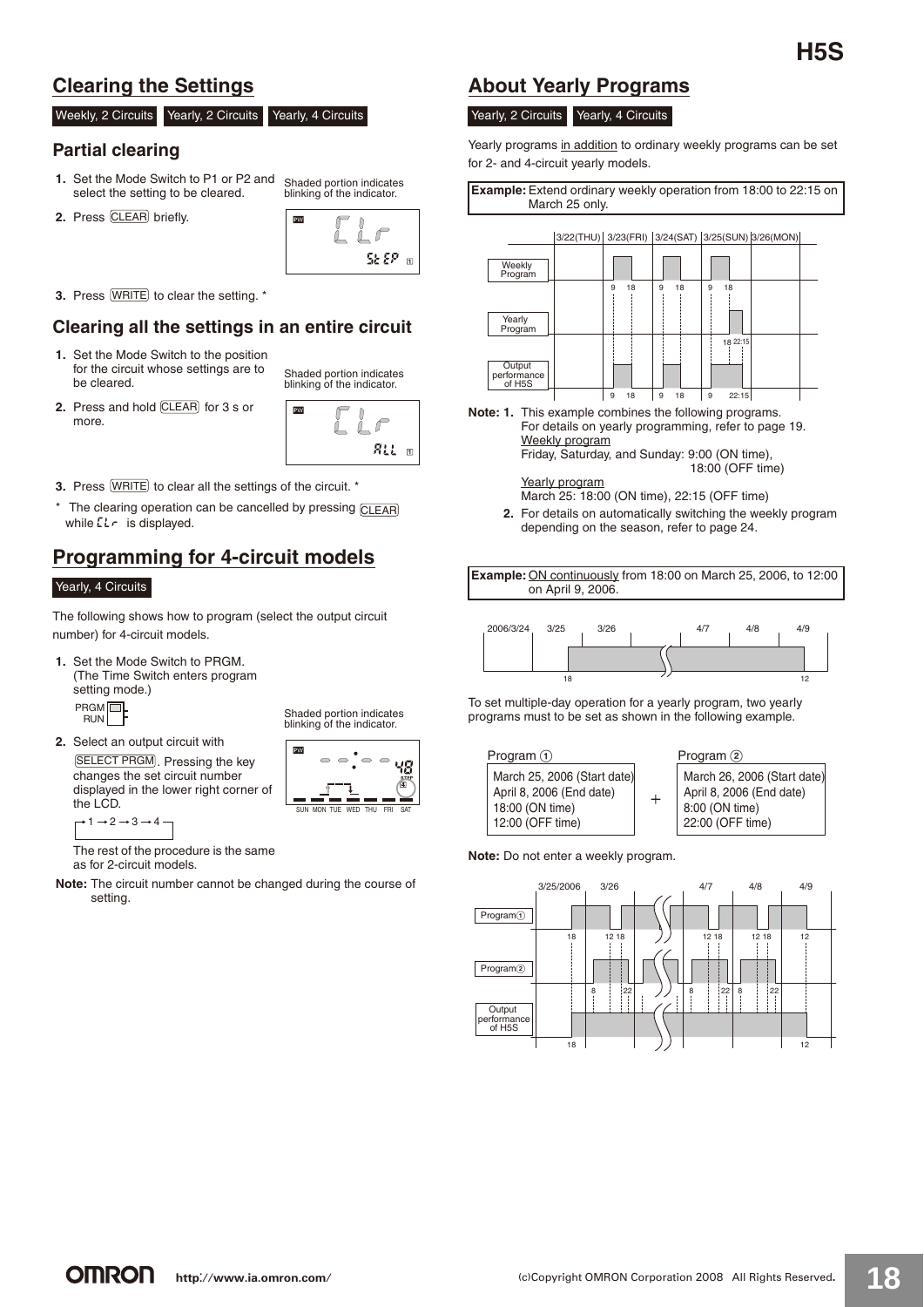Yearly, 2 Circuits Yearly, 4 Circuits

#### **Example:** ON at 18:00 and OFF at 22:15 on March 25 every year.





Number of aining step

15

 $\overline{1}$ 

15  $\overline{a}$ 

 $\Box$ 

 $\overline{1}$ 

SUN MON TUE WED THU FRI SAT

Shaded portion indicates blinking of the indicator.

EXV.

**3.** Specify the start date using  $(Y)$ ,  $[m]$ and  $\boxed{\mathsf{D}}$  . \*2

The year can be set from the current year to the next two years as shown in the example. If the year is set to "--", the operation performs every year. .<br><Example>

If the current year is 2006, the displayed year changes as follows.  $\overrightarrow{\cdot}$   $\rightarrow$  06  $\rightarrow$  07  $\rightarrow$  08  $\rightarrow$   $\overrightarrow{\cdot}$   $\rightarrow$  06  $\rightarrow$ 

**4.** Press WRITE.

Specify the end date using  $(Y)$ ,  $(m)$ and  $\lfloor \underline{\mathsf{D}} \rfloor$ . \*2

If the starting year has been set to "--", the ending year cannot be set.

**5.** Press **WRITE**.

Set the ON time with  $\lfloor h \rfloor$  and  $\lfloor m \rfloor$ . \*2

**6.** Press **WRITE**.

Set the OFF time with  $\lfloor h \rfloor$  and  $\lfloor m \rfloor$ . \*2

- **7.** Press **WRITE** to enter the settings.
- \*1 If one or more programs have already been set, the display starts showing the set programs
- To add another program, press WRITE repeatedly until "--:--" is displayed. \*2 Holding down the date- or time-setting keys rapidly advances the value. Pressing  $\gtrapprox$  decrements the value of the key that was last pressed.

### **Note:**

- Yearly programs are added to weekly programs.
- All the start/end dates and ON/OFF times must be set. the maximum number of yearly timer operations that can be set is four for each output circuit.
- If multiple settings are required, repeat steps 3 through 7.
- All of the yearly programs for the selected circuit (output) can be checked by **WRITE**
- pressing WRITEJ in yearly program setting mode.<br>• The set data will be cleared if the Output Setting Switch is moved between the TIMER and PULSE positions after the data has been set.

### **Yearly Timer Operation Yearly Pulse-output Operation**

#### Yearly, 2 Circuits Yearly, 4 Circuits

**Example:** To produce output for 2 minutes at 18:00 from March 25 to April 9.

Set the program in the following order. March 25, 2006 (Start date) Day period April 9, 2006 (End date) 18:00 (ON time) Time Shaded portion indicates period 2 minutes (Pulse width) blinking of the indicator. **1.** Set the Mode Switch to P1 or P2. →For 4-circuit models, refer to  $\Rightarrow$  $\Rightarrow$ 40 page 18. TIMER  $\triangle$ P1 P2 m loF  $RUN$  PULSE  $\nabla$ WED TULL EDI CAT **2.** Press  $YEAR$  for 1 s or more. (The **PW** Time Switch enters yearly program  $\overline{\phantom{0}}$  $\Rightarrow$ setting mode. \*1)  $\overline{2}$ **3.** Specify the start date using  $(Y)$ ,  $[m]$ and  $\Box$  . \*2 The year can be set from the current year to the next two years as shown in the example. If the year is set to "-the operation performs every year. <Example> If the current year is 2006, the displayed year changes as follows.<br> $- \rightarrow 06 \rightarrow 07 \rightarrow 08 \rightarrow - \rightarrow 06 \rightarrow$ 4. Press WRITE. Specify the end date using  $(Y)$ ,  $[m]$ and  $\Box$  \*2 If the starting year has been set to "--", the ending year cannot be set. **5.** Press WRITE. Number of remaining steps Set the ON time with  $\lfloor h \rfloor$  and  $\lfloor m \rfloor$ . \*2 PW  $I\Gamma\cdot\Gamma\Gamma$ iči LiLi 15  $n$ **6.** Press [WRITE]. **PW** Set the pulse width with  $(PLS)$ .<br>The displayed pulse width changes PLS 柩  $\underline{\mathbb{P}}$ by pressing this key in the following order.  $1 \text{ s} \rightarrow 2 \text{ s} \rightarrow \cdots 59 \text{ s} \rightarrow 1 \text{ m} \rightarrow \cdots$  $59 \text{ m} \rightarrow 60 \text{ m} \rightarrow 1 \text{ s}$ **7.** Press **WRITE** to enter the settings. \*1 If one or more programs have already been set, the display starts showing the set programs. To add another program, press WRITE repeatedly until "--:--" is displayed. \*2 Holding down the date- or time-setting keys rapidly advances the value. Pressing  $\gtrapprox$  decrements the value of the key that was last pressed. **Note:** • Yearly programs are added to weekly programs. • All the start/end dates, ON time, and pulse width must be set. The maximum number of yearly pulse output operations that can be set is four for each output circuit. • If multiple settings are required, repeat steps 3 through 7. • All of the yearly programs for the selected circuit (output) can be checked by **WRITE** pressing **WRITE** in yearly program setting mode. • The set data will be cleared if the Output Setting Switch is moved between the TIMER and PULSE positions after the data has been set.

**OMRON**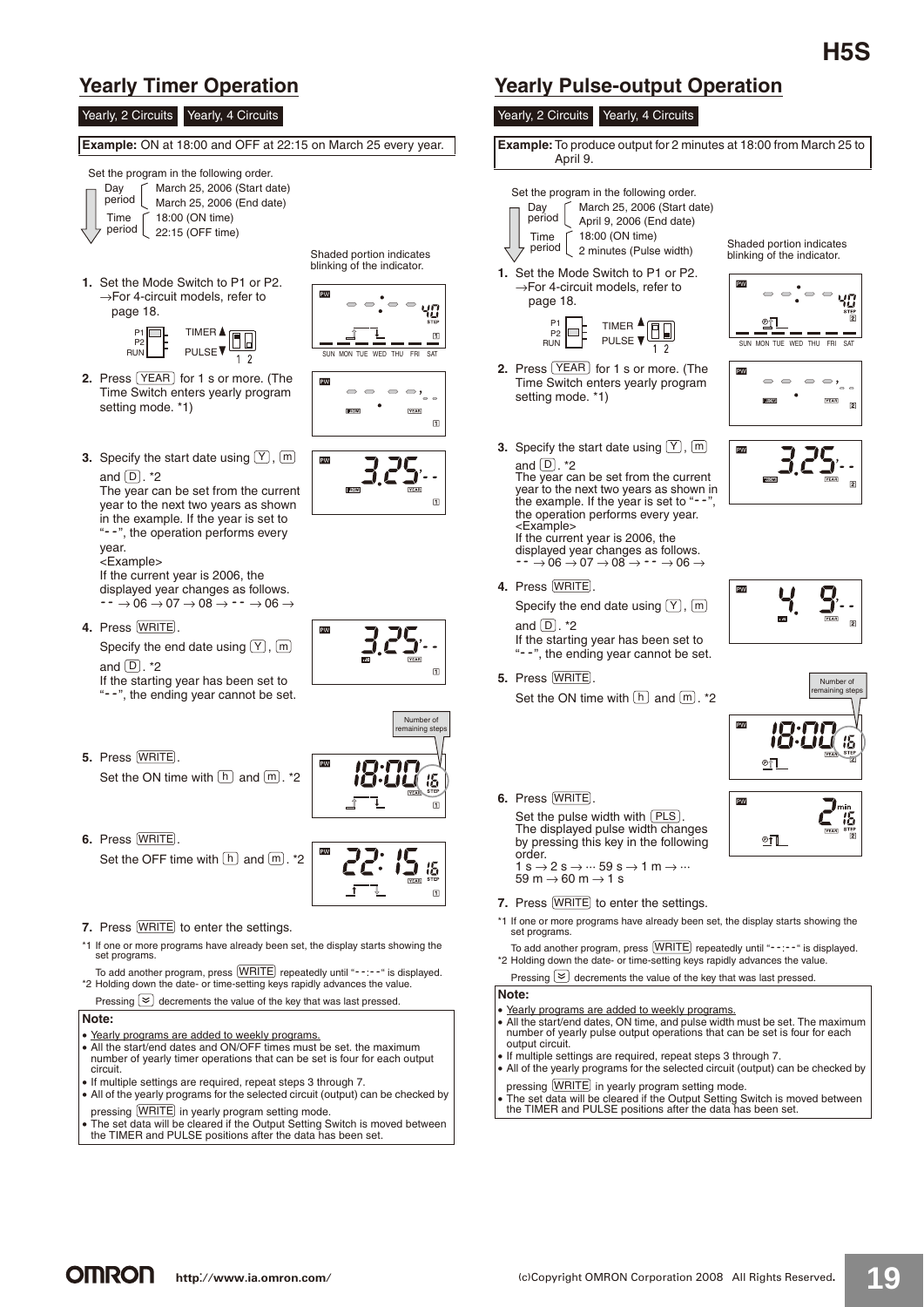### **Setting Temporary Holidays (Weekly)**

#### Weekly, 2 Circuits

Temporary holidays (non-operating days) can be easily set. Because the setting is automatically cleared after the set holiday has passed, temporary holidays are easily set without changing other settings, including those of the Output ON/OFF Switches.

**Example:** Friday and Saturday in the current week are set as holidays (non-operating days). The Time Switch then operates according to the ordinary (previous) settings from the following week onward.

> Shaded portion indicates blinking of the indicator.

**1.** Press **HOLIDAY** for 2 s or more in RUN mode. (The Time Switch enters holiday setting mode.)



**2.** Turn OFF the bars  $($   $)$  at the positions of the days to be set as holidays. Bar ON: Operating day Bar OFF: Holiday



**3.** Press **WRITE** to enter the setting. After "HdRY" is displayed for approximately 1 s, the Time Switch returns to RUN mode.

#### **Note:**

**•** Any day in the 7-day period starting from the current day can be set as a holiday

The setting is automatically cleared after the set holiday has passed.

- **•** All ON operations are cancelled on the holiday.
- **•** The set holidays are valid for all the output circuits.
- **•** If the current day of the week is changed, the holiday settings will be cleared.

### **Setting Temporary Holidays (Yearly)**

### Yearly, 2 Circuits Yearly, 4 Circuits

Temporary\* holidays (non-operating days) can be set simply by specifying dates. The holidays will be OFF in both the weekly and yearly programs. Because the setting is automatically cleared after the set holiday has passed, temporary holidays are easily set without changing other settings, including those of the Output ON/OFF **Switches** 

\* Annual holidays can also be set.





 $\Rightarrow$  $\bigcirc$   $\circ \circ$ ,

 $RdR$ 

東京都

**PW** 

**EW** 

- **1.** Press **HOLIDAY** for 2 s or more in RUN mode. \*1 (The Time Switch enters holiday setting mode.)
- **2.** Specify the start date of holidays using  $(Y)$ ,  $[M]$  and  $[D]$ . \*2 The year is displayed in the following order by pressing  $\lfloor Y \rfloor$ . (The year can be set from the current year to the next two years.)
- <Example> If the current year is 2006, the displayed year changes as follows. 06→07→08→--→06→

If the year is set to  $-$ , the holiday

setting is executed every year.

**3.** Press **WRITE**.

In the same manner, specify the end date of holidays using  $[Y]$ ,  $[M]$  and <u>DJ</u>. \*2

If the starting year has been set to "--", the ending year cannot be set.

- **4.** Press **WRITE** to enter the settings.
- **5.** Press [HOLIDAY] for 2 s or more to return to RUN mode.
- \*1 If one or more programs have already been set, the display starts showing the set programs.

To add another program, press WRITE repeatedly until "--.--" is displayed.

\*2 Holding down the date-setting keys rapidly advances the value. Pressing  $\geq$  decrements the value of the key that was last pressed.

#### **Note:**

- **•** Any date between the current date and December 31 in the year after the following year can be specified as a holiday.
- **•** The setting is automatically cleared after the set holiday has passed (unless the year is set to --).
- **•** Both the start and end dates of holidays must be set. The maximum number of holidays that can be set is 16.
- **•** All ON operations are cancelled on the holiday.
- **•** The set holidays are valid for all the output circuits.
- **•** If the current day of the week is changed, the holiday settings will be cleared.

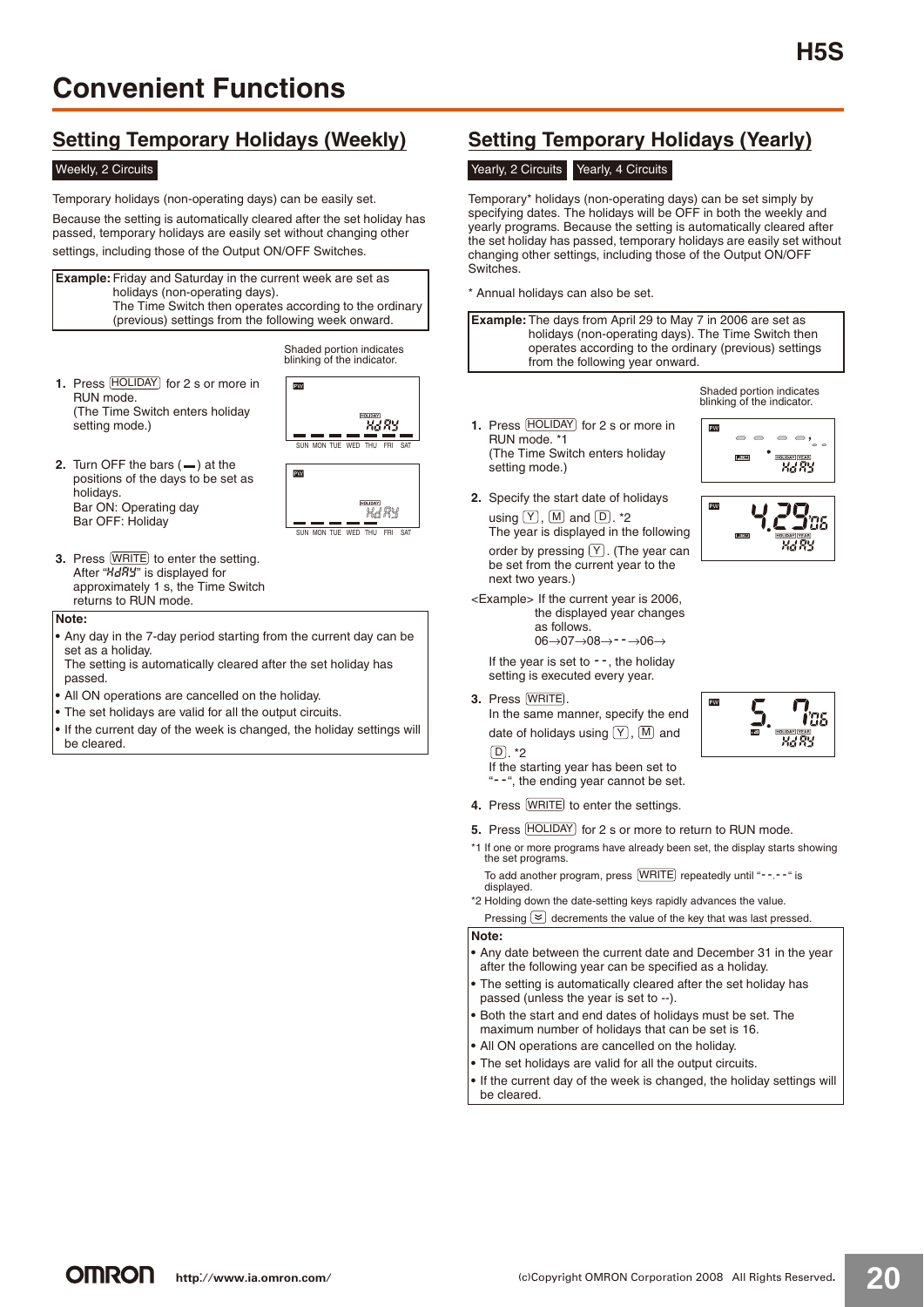### **Program Check Function**

#### Weekly, 2 Circuits Yearly, 2 Circuits Yearly, 4 Circuits

The days and times when output is set to turn ON and OFF over the course of one week can be displayed in the sequence in which the Time Switch is to operate.

- Shaded portion indicates blinking of the indicator.
- **1.** Press [TEST] for 2 s or more in RUN mode.

(" $E5E$ " flashes and the day and time of the next change in output state are displayed.)

PW.  $ESE$ n SUN MON TUE WED THU FRI SAT

Shaded portion indicates

SUN MON TUE WED THU FRI SAT

**KT** 

**2.** Press WRITE . The display shows the time of the next change in output state.

Each time  $\sqrt{\text{MRISE}}$  is pressed, the display shows the days and times for one week.

### **Checking the Settings**

#### Weekly, 2 Circuits Yearly, 2 Circuits Yearly, 4 Circuits

The set times for one day can be checked.

blinking of the indicator. **1.** Press one of the Day Keys for 2 s or PW. more in RUN mode to check settings for the day.

 $C$ flashes and the time of the first ON time is displayed.)

**2.** Press **WRITE**.

The display shows the time of the next change in output state.



### **Day Override Operation**

#### Weekly, 2 Circuits

Operation for one day can be temporarily (for only one week) executed on another day.

**Example:** The operation set for Sunday is executed this Saturday. The Time Switch performs the ordinary operation (according to the previous settings) from next Saturday onward.

> Shaded portion indicates blinking of the indicator.

**1.** Press COPY for 2 s or more in RUN mode. (The Time Switch enters day override

operation setting mode.)

PW EGPS SUN MON TUE WED THU FRI SAT

PW

 $\overline{DM}$ 

SUN MON TUE WED THU FRI SAT

COPY

**LaPY** 

tary

- **2.** Turn ON the bar  $($   $)$  at the position of the day for which the set operation is to be executed on another day.  $(ToPY'$  will flash.)
- **3.** Press **WRITE** to select the day on which the operation is to be executed.



SUN MON TUE WED THU FRI SAT

**4.** Turn ON the bar  $($   $)$  at the position of the day. More than one day can be selected.

**5.** Press **WRITE** to enter the setting.

**Note:**

- **•** Any day in the 7-day period starting from the current day can be set as a day on which another day's operation is to be executed. The setting is automatically cleared after the day has passed.
- **•** All ON operations are executed on another day.
- **•** The day override operation settings are valid for all the output circuits.

### **Manual Summer Time (DST) Adjustment**

Weekly, 2 Circuits Yearly, 2 Circuits Yearly, 4 Circuits

Each time  $\pm$ <sup>th</sup> is pressed for 2 s or more in RUN mode, the current time switches between the current time and the current time +1 hour.



**Note:** With Yearly models, the current time can also be automatically switched to DST. For details, refer to functions F6 and F7 on page 25.

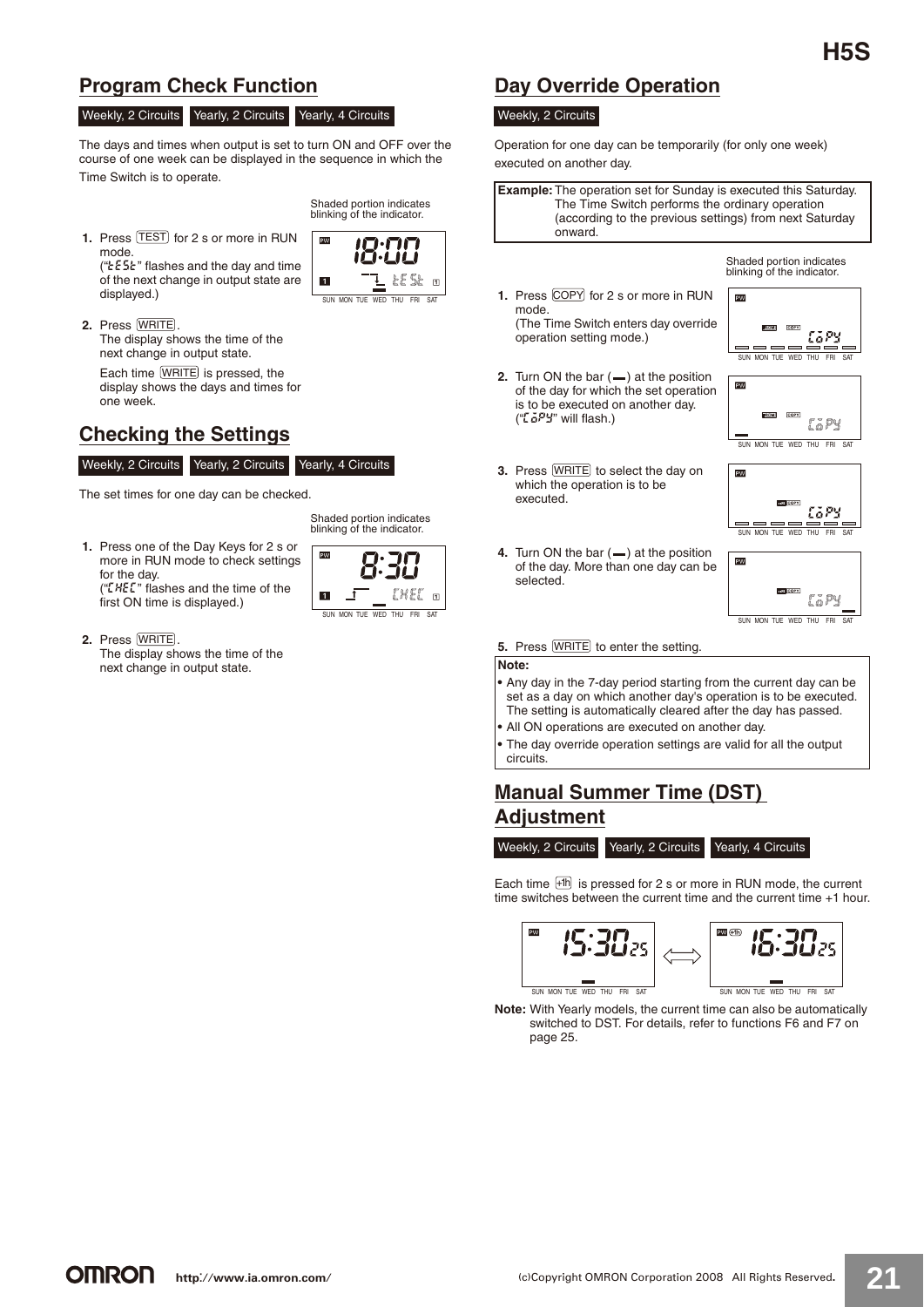### **Switching between 12-hour and 24 hour display**

#### Weekly, 2 Circuits Yearly, 2 Circuits Yearly, 4 Circuits

Each time  $\lfloor h \rfloor$  is pressed for 2 s or more in RUN mode, the current time switches between 12-hour (AM/PM) and 24-hour display.



### **Display Switching**

Each time  $[m]$  is pressed for 2 s or more in RUN mode, the displayed content switches as shown below.

#### Weekly, 2 Circuits



**Note:** Displays only when Input selection (see function F2 on page 23) is set to  $t$   $\delta t$ .

#### Yearly, 2 Circuits



**Note:** Displays only when Input selection (see function F2 on page 23) is set to  $t$  otl.

#### Yearly, 4 Circuits



### **Override and Automatic Return Operation**

Weekly, 2 Circuits Yearly, 2 Circuits Yearly, 4 Circuits

Helps to cope with sudden schedule changes without having to revise the existing program. This function allows ON/OFF states that were forcibly set using the Output ON/OFF Switch to be maintained until the next ON/OFF time.

### **Turn output OFF while maintaining AUTO operation**

- **1.** Change the setting of the Output ON/OFF Switch from AUTO to OFF.
- **2.** Return the Output ON/OFF Switch from OFF to AUTO while pressing  $[WHTE]$ . (Output remains in the OFF state.) **ON** AUTO<sup>I</sup>  $\overline{OP}$
- **3.** The regular operation will be performed from the next ON time.

### **Turn output ON while maintaining AUTO operation**

- **1.** Change the setting of the Output ON/OFF Switch from AUTO to ON.
- **2.** Return the Output ON/OFF Switch from ON to AUTO with **WRITE** pressed. (Output remains in the ON state.)



 $|\textbf{\textit{1}}|$ 

**3.** The regular operation will be performed from the next OFF time.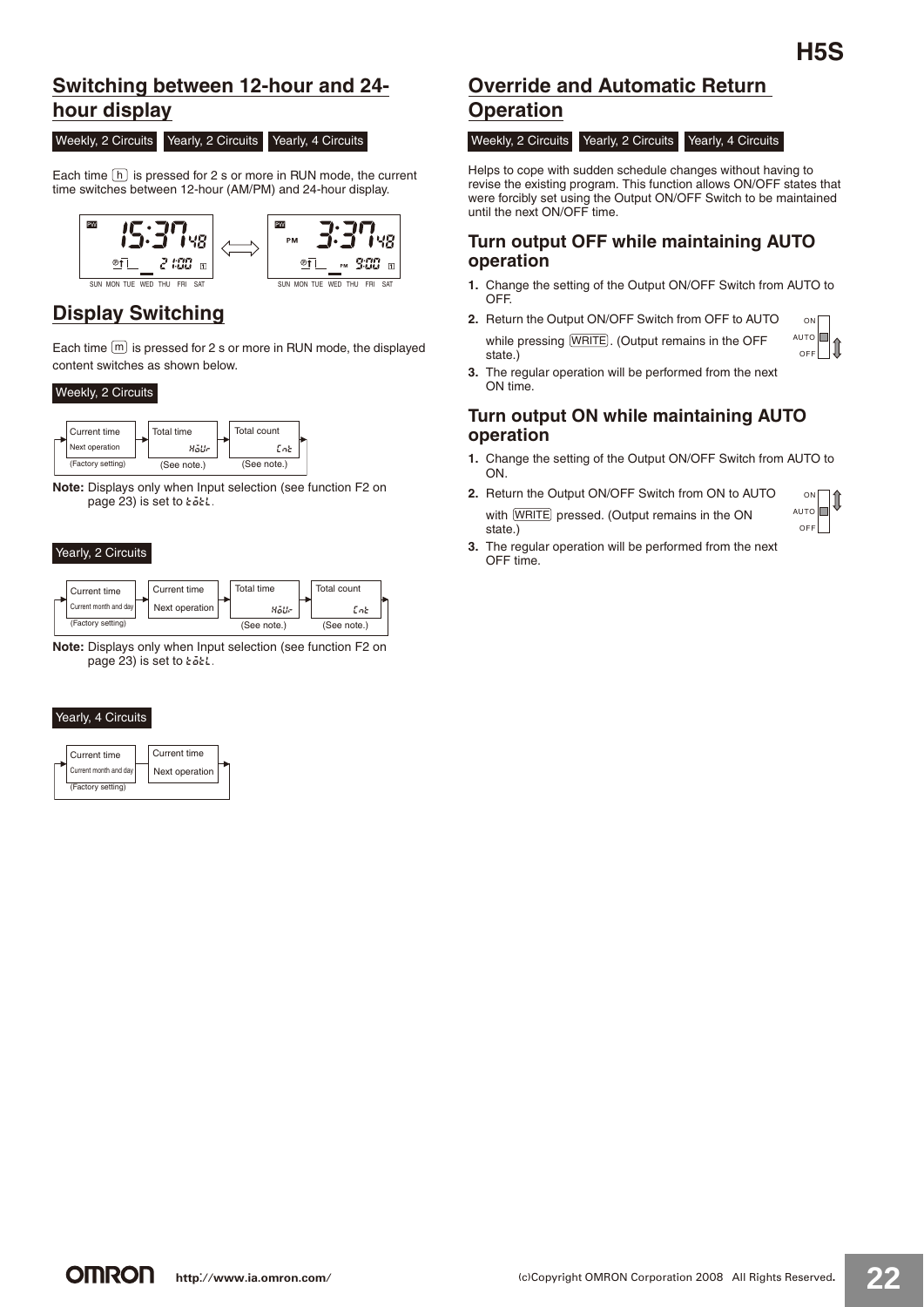### **About Advanced Functions**

Set the advanced functions as required to perform more advanced operation. Outlines of the advanced functions are provided on the following pages.

Refer to the Instruction Manual enclosed with the H5S for details.

### **Initial Setting Mode**



### **Time Counter/Total Counter Display (F2, F3, F4)**

#### Yearly, 2 Circuits Yearly, 2 Circuits

This function displays the total elapsed time and total input count for an external input.

The alarm indicator can also be displayed if an alarm value has been set.



**Note:** For display details, refer to Display Switching on page 22.

### **Input selection (F2)**

**•** Set Input selection (F2) in initial setting mode to Time Counter/Total Counter.

Shaded portion indicates blinking of the indicator.



- **1.** Press  $\lfloor h \rfloor$  or  $\lfloor m \rfloor$  to change the display to  $\overline{t}$   $\overline{a}$   $\overline{c}$   $\overline{c}$ .
- **2.** Press **WRITE** to enter the setting.

### **Alarm for time counter (F3)**

Shaded portion indicates blinking of the indicator.



**Note:** The default setting is 0.0 h (no alarm display).

**1.** The display will automatically change to the alarm setting screen 2 s after switching to F3. Press the  $[h]$  or  $[m]$ .

h Key: Increments in units of 1,000 h\*

- m] Key: Increments in units of 10 h\*
- **2.** Press **WRITE** to enter the setting.
- \* Pressing  $\leq$  decrements the value of the key that was last pressed.

### **Alarm for total counter (F4)**

Shaded portion indicates blinking of the indicator.



**Note:** The default setting is 0 (no alarm display).

- **1.** The display will automatically change to the alarm setting screen 2 s after switching to F4.
	- Press the  $[h]$  or  $[m]$ .

h Key: Increments in units of 10,000\*

m] Key: Increments in units of 100\*

**2.** Press **WRITE** to enter the setting.

Pressing  $\gtrapprox$  decrements the value of the key that was last pressed.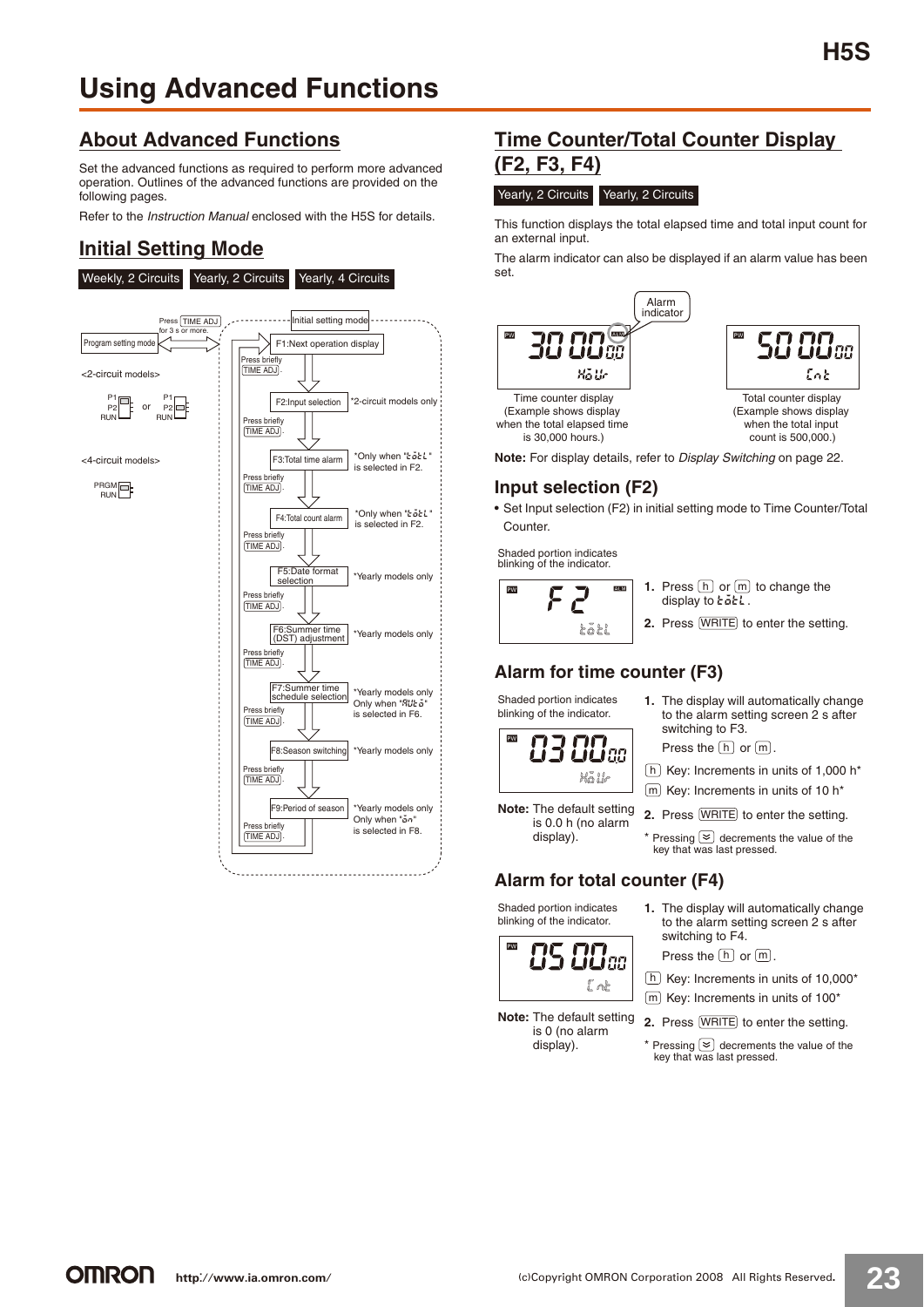### **Time Adjustment Input Function (F2)**

#### Weekly, 2 Circuits Yearly, 2 Circuits

The time can be set to 00 min 00 s at the same time as external input is applied. When using two or more Time Switches, their times can be synchronized.

### **Input selection (F2)**

**•** Set Input selection (F2) in initial setting mode to Time Adjustment Input.

Shaded portion indicates blinking of the indicator.



- **1.** Press  $\lfloor h \rfloor$  or  $\lfloor m \rfloor$  to change the display to  $5\frac{1}{2}n$ .
- **2.** Press **WRITE** to enter the setting.

### **Manual Operation on Recovery from Power Failure (F2)**

#### Weekly, 2 Circuits Yearly, 2 Circuits

After power is restored to the H5S, it is possible to set the Time Switch to stop turning ON output until external input is applied.



### **Input selection (F2)**

**•** Set Input selection (F2) in initial setting mode to Manual Operation on Recovery from Power Failure.

Shaded portion indicates blinking of the indicator.

- PW  $\overrightarrow{ba}$   $\overrightarrow{ab}$
- **1.** Press  $\lfloor h \rfloor$  or  $\lfloor m \rfloor$  to change the display to  $b\ddot{o}\dot{o}\dot{b}$ .
- **2.** Press **WRITE** to enter the setting.

### **Bank Switching (F2)**

#### Weekly, 2 Circuits

Two groups (banks) of programs can be registered with the Time Switch. Banks can be switched by external input.



### **Input selection (F2)**

**•** Set Input selection (F2) in initial setting mode to Bank Switching.

Shaded portion indicates blinking of the indicator.

| PW      |             |
|---------|-------------|
| $A$ $B$ | <b>ARon</b> |

**1.** Press  $\lfloor h \rfloor$  or  $\lfloor m \rfloor$  to change the display to  $bRnH$ .

**2.** Press **WRITE** to enter the setting.

# **Switching banks in RUN mode**

Banks are switched as shown in the following table depending on the external input state.

|      | Open-circuited   Short-circuited |  |
|------|----------------------------------|--|
| Bank |                                  |  |

#### **Programming a bank**

Press TIME ADJ in program setting mode to switch banks.

Different programs can be set for each bank.

### **Season Switching/Period of Season (F8/F9)**

#### Yearly, 2 Circuits Yearly, 4 Circuits

Weekly programs can be set to automatically switch throughout the year in response to seasons.

|  |  | Mar. Apr. May Jun. Jul. Aug. Sept. Oct. Nov. Dec. Jan. Feb. |  |  |  |
|--|--|-------------------------------------------------------------|--|--|--|
|  |  |                                                             |  |  |  |

| Spring<br>Winter<br>Summer<br>Autumn |           |           |           |           |  |  |  |
|--------------------------------------|-----------|-----------|-----------|-----------|--|--|--|
| Seasons(*)                           | Spring    | Summer    | Autumn    | Winter    |  |  |  |
| Setting                              | 17:30 ON  | 19:00 ON  | 18:00 ON  | 17:00 ON  |  |  |  |
|                                      | 21:00 OFF | 22:00 OFF | 21:00 OFF | 21:00 OFF |  |  |  |

\* Up to four seasons can be set for 4-circuit models, and up to two seasons for 2-circuit models.

### **Season switching (F8)**

**•** Turn ON Season switching (F8) in initial setting mode.

Shaded portion indicates blinking of the indicator.



- **1.** Press  $\lfloor h \rfloor$  or  $\lfloor m \rfloor$  to change the display to  $\mathbf{a} \cdot \mathbf{n}$ .
- **2.** Press **WRITE** to enter the setting.

**Note:** The "C" and "D" indications are not displayed in 2-circuit models.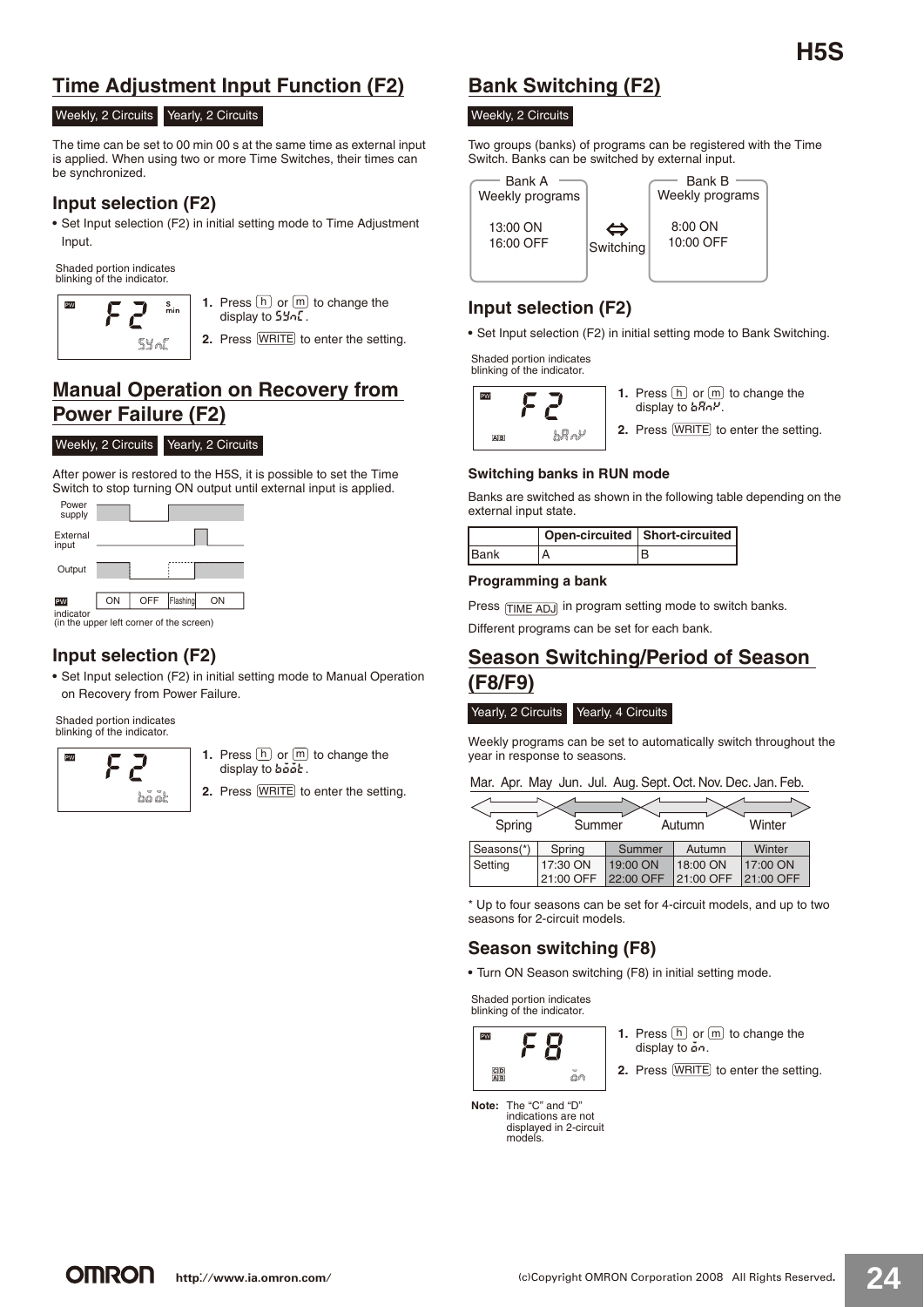## **H5S**

### **Period of Season (F9)**

Shaded portion indicates blinking of the indicator.



**1.** Press  $\lfloor h \rfloor$  or  $\lfloor m \rfloor$  to select the desired season.

**2.** Press **WRITE** to enter the setting.





The display then changes to the start period of season input screen. Press  $M$  or  $(D)$  to designate the starting date. **3.** Press **WRITE** to enter the setting.

The display then changes to the end period of season input screen. Press  $M$  or  $D$  to designate the ending date.

**4.** Press **WRITE** to enter the setting.

#### **Note:**

- 
- The following is set as the default period of season.<br>A: 1.1 to 12.31 (1/1 to 12/31)<br>B to D: --.- to --.- (no setting)<br>\*The "C" and "D" indications are not displayed in 2-circuit models.
- 
- If overlapping periods are set, the priority becomes A<B<C<D.<br>For example, setting A (1/1 to 12/31) and B (4/1 to 9/30) will result in the<br>following: 1/1 to 3/31: A, 4/1 to 9/30: B, 10/1 to 12/31: A.

#### **Switching seasons**

One group of programs is automatically switched to another, according to the seasons set in initial setting mode.<sup>\*</sup>

\* The season switching functions apply only to weekly programs, not yearly programs.

#### **Programming a season**

Press TIME ADJ in program setting mode to switch seasons. Different weekly programs can be set for each season.

### **Next Operation Display (F1)**

#### Weekly, 2 Circuits Yearly, 2 Circuits Yearly, 4 Circuits

The order of the output channels for which the next operation (the next ON or OFF time) is set can be selected for the sub-display. This function is useful when an operation in a particular circuit is to be monitored.

#### **Parameters**

| ant 9 1 - - - - - - - - - - Displays the next operation for circuit 1 only.                                             |
|-------------------------------------------------------------------------------------------------------------------------|
| $\mathbf{a}$ $\mathbf{a}$ $\mathbf{y}$ 2 - - - - - - - - - - Displays the next operation for circuit 2 only.            |
| $\mathbf{a}$ $\mathbf{a}$ $\mathbf{b}$ $\mathbf{y}$ 3 - - - - - - - - - Displays the next operation for circuit 3 only. |
| ant y 4 - - - - - - - - - - Displays the next operation for circuit 4 only.                                             |
| RLL 1234 - - - - - - - - Displays the next operation for all circuits.                                                  |
|                                                                                                                         |

**Note: 1.** Circuits 3 and 4 are not displayed for 2-circuit models. **2.** The inverted characters indicate the default.

#### **Setting method**

Shaded portion indicates blinking of the indicator.



**1.** Select one of the parameters using  $\overline{\mathsf{h}}$  or  $\overline{\mathsf{m}}$  .

**2.** Press  $\overline{\text{WRITE}}$  to enter the setting.

### **Date Format Selection (F5)**

|  | Yearly, 2 Circuits Yearly, 4 Circuits |
|--|---------------------------------------|
|--|---------------------------------------|

The displayed date format is selectable between "month. day" and "day. month".

#### **Parameters**

ಕಕ್ಕಿಕ್ಕ : "month. day"

dd.nn: "day. month"

#### Note: The inverted characters indicate the default.

**Setting method**

Shaded portion indicates blinking of the indicator.



- **1.** Press  $\lfloor h \rfloor$  or  $\lfloor m \rfloor$  to select one of the parameters.
- **2.** Press **WRITE** to enter the setting.

# **Summer Time (DST) Adjustment (F6)**

Yearly, 2 Circuits Yearly, 4 Circuits

Manual or automatic summer time adjustment can be selected.

### **Parameters**

न्नद्र : Manual adjustment

RUŁa: Automatic adjustment (Select summer time schedule in F7.) Note: The inverted characters indicate the default.

#### **Setting method**

Shaded portion indicates blinking of the indicator.



- **1.** Press  $\lfloor h \rfloor$  or  $\lfloor m \rfloor$  to select one of the parameters.
- **2.** Press **WRITE** to enter the setting.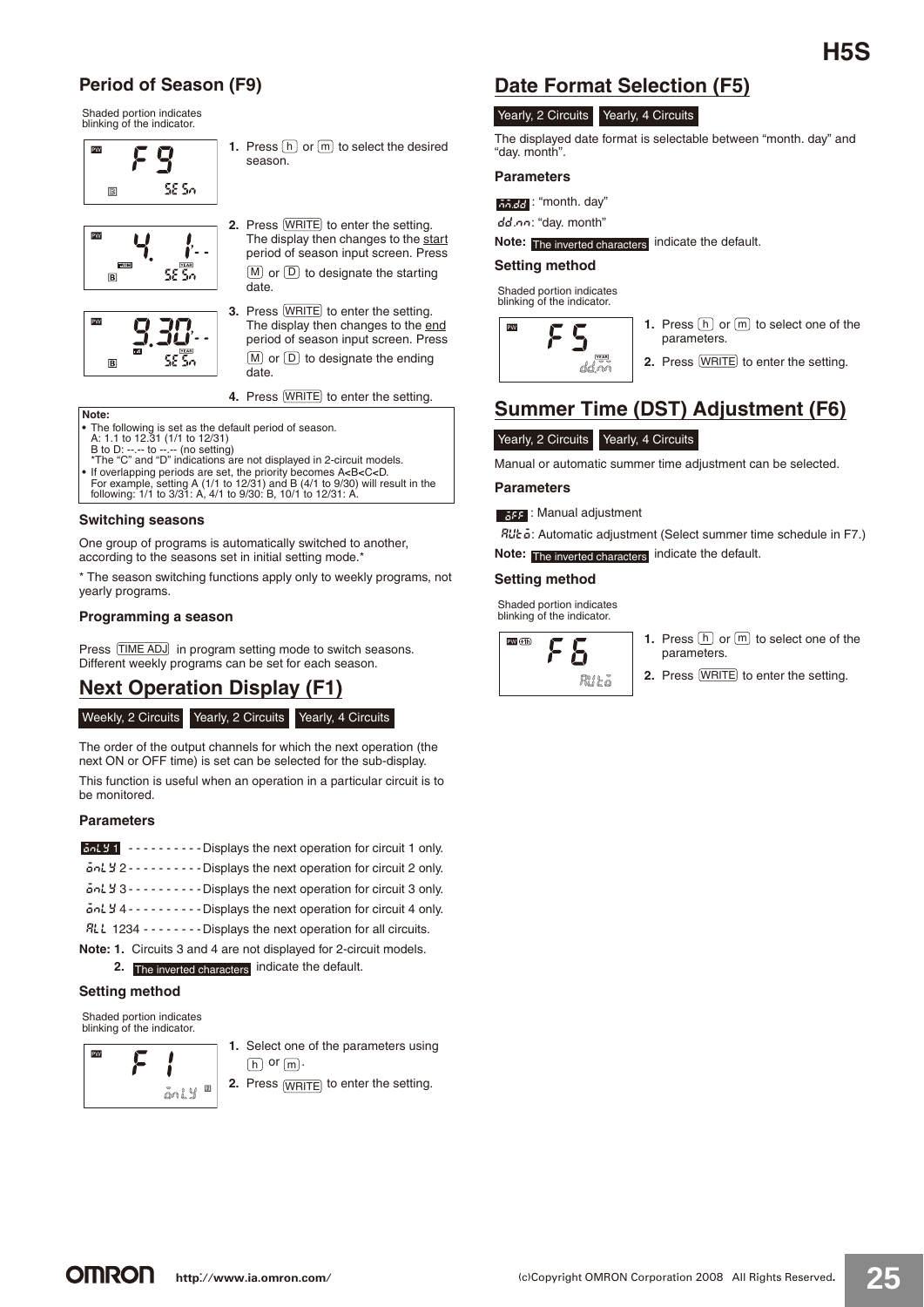### **Summer Time Schedule Selection (F7)**

### Yearly, 2 Circuits Yearly, 4 Circuits

The time and date when the Time Switch automatically switches to and from summer time can be selected with reference to the following regions.

#### **Parameters**

| <b>Regions</b> |                    | <b>Summer time start</b><br>date and time | Summer time end<br>date and time           |  |
|----------------|--------------------|-------------------------------------------|--------------------------------------------|--|
| 85             | (North<br>America) | At 2:00 on the second<br>Sunday in March  | At 2:00 on the first<br>Sunday in November |  |
| IEU.           | (Europe)           | At 2:00 on the last<br>Sunday in March    | At 3:00 on the last<br>Sunday in October   |  |
| IRUSE.         | (Australia)        | At 2:00 on the last<br>Sunday in October  | At 3:00 on the last<br>Sunday in March     |  |

Note: The inverted characters indicate the default.

#### **Setting method**

Shaded portion indicates blinking of the indicator.



**1.** Press  $\boxed{h}$  or  $\boxed{m}$  to select one of the parameters.

**2.** Press  $\overline{\text{WRITE}}$  to enter the setting.

# **About the Self Diagnosis Function**

The following indications will be displayed when an error is generated.

| <b>Indication</b> | <b>Description</b> | Output | Remedy           |
|-------------------|--------------------|--------|------------------|
|                   | CPU error          | OFF    | Press<br>"RESET" |
| .E2               | Memory error       | OFF    | Press<br>"RESET" |

ALL DIMENSIONS SHOWN ARE IN MILLIMETERS.

To convert millimeters into inches, multiply by 0.03937. To convert grams into ounces, multiply by 0.03527.

In the interest of product improvement, specifications are subject to change without notice.